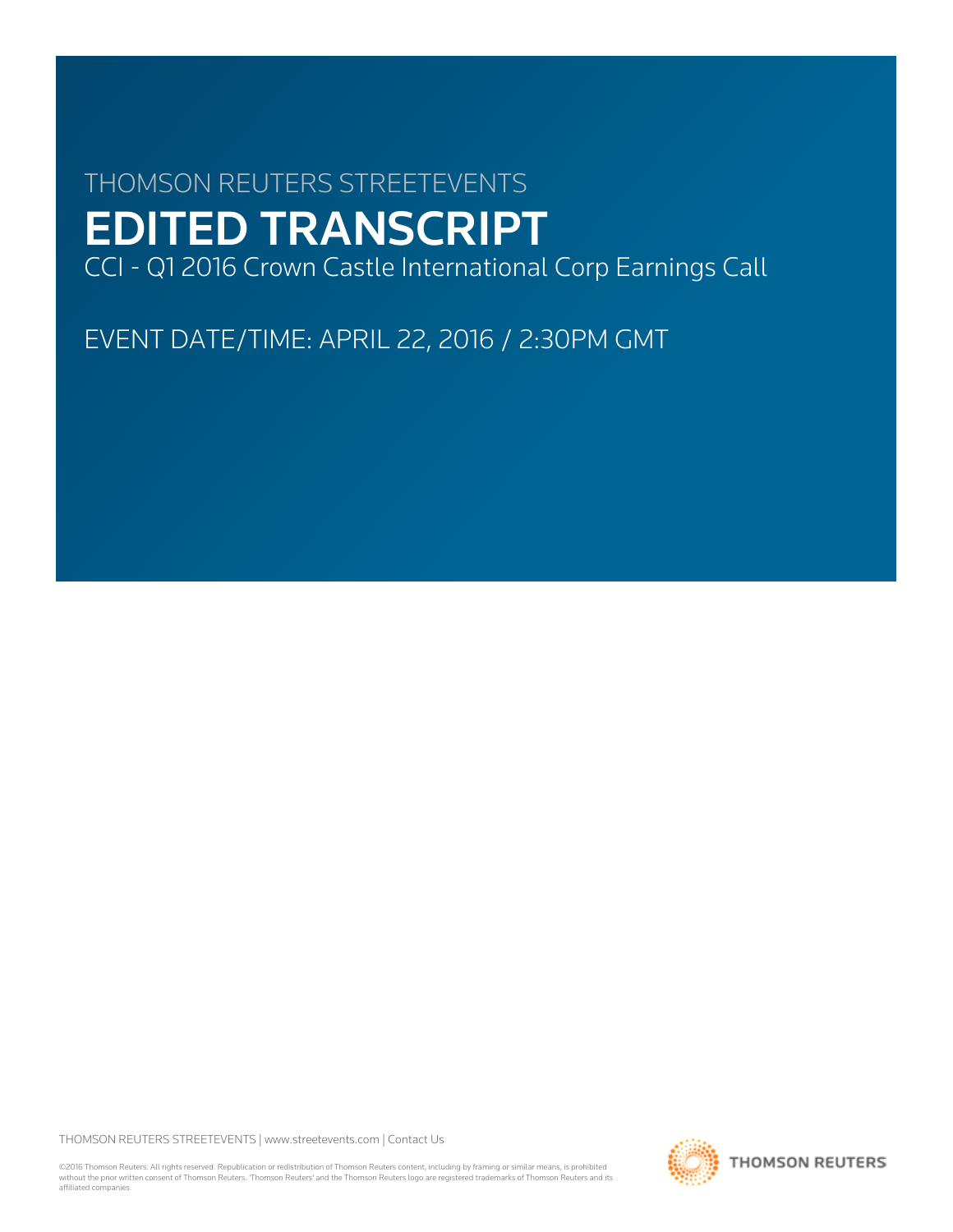# **CORPORATE PARTICIPANTS**

**[Son Nguyen](#page-1-0)** Crown Castle International Corp. - VP Corporate Finance **[Jay Brown](#page-2-0)** Crown Castle International Corp. - CFO **[Ben Moreland](#page-4-0)** Crown Castle International Corp. - President, CEO

# **CONFERENCE CALL PARTICIPANTS**

**[Simon Flannery](#page-6-0)** Morgan Stanley - Analyst **[Brett Feldman](#page-6-1)** Goldman Sachs - Analyst **[Phil Cusick](#page-8-0)** JPMorgan - Analyst **[David Barden](#page-9-0)** BofA Merrill Lynch - Analyst **[Jonathan Atkin](#page-10-0)** RBC Capital Markets - Analyst **[Ric Prentiss](#page-12-0)** Raymond James & Associates, Inc. - Analyst **[Matthew Heinz](#page-14-0)** Stifel Nicolaus - Analyst **[Amir Rozwadowski](#page-15-0)** Barclays Capital - Analyst **[Michael Rollins](#page-17-0)** Citigroup - Analyst **[Colby Synesael](#page-18-0)** Cowen and Company - Analyst **[Spencer Kurn](#page-19-0)** New Street Research - Analyst **[Matt Niknam](#page-20-0)** Deutsche Bank - Analyst **[Walter Piecyk](#page-21-0)** BTIG - Analyst **[Nick Del Deo](#page-23-0)** MoffettNathanson LLC - Analyst **[Michael Bowen](#page-24-0)** Pacific Crest Securities - Analyst **[Batya Levi](#page-25-0)** UBS - Analyst

# **PRESENTATION**

### <span id="page-1-0"></span>**Operator**

Good day and welcome to the Crown Castle Q1 2016 earnings call. Today's call is being recorded. At this time, I would like to turn the call over to Son Nguyen. Please go ahead, sir.

**Son Nguyen** - Crown Castle International Corp. - VP Corporate Finance

Thank you, Melanie, and good morning, everyone. Thank you for joining us today as we review our first-quarter 2016 results.

With me on the call this morning are Ben Moreland, Crown Castle's Chief Executive Officer; Jay Brown, Crown Castle's Chief Financial Officer; and Dan Schlanger, Crown Castle's Senior Vice President.

To aid the discussion, we have posted supplemental materials in the investors section of our website at crowncastle.com, which we will refer to throughout the call this morning.

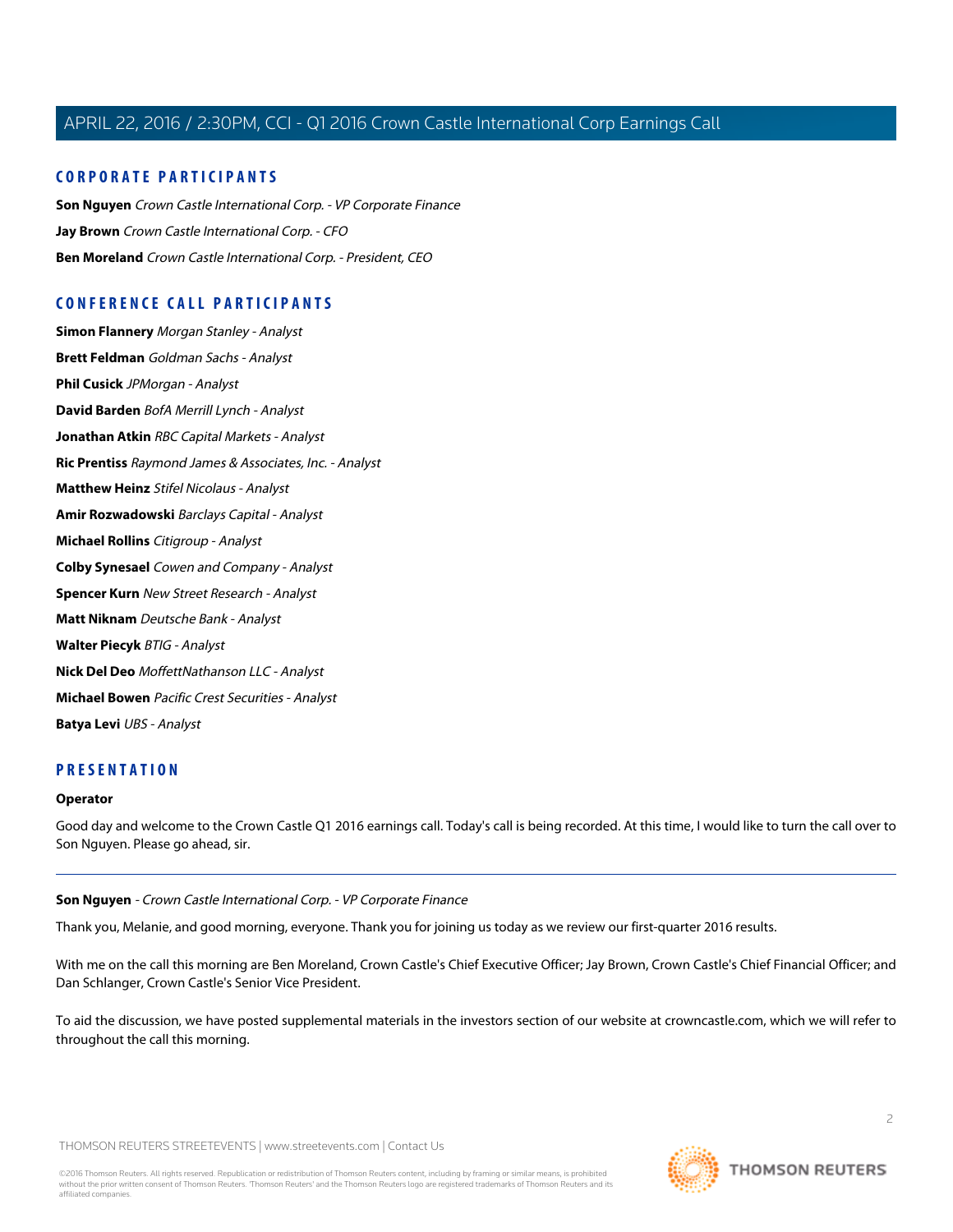This conference call will contain forward-looking statements, which are subject to certain risks, uncertainties, and assumptions, and the actual results may vary materially from those expected. Information about potential factors which could affect our results is available in the press release and the risk factor sections of the Company's SEC filings. Our statements are made as of today, April 22, 2016, and we assume no obligation to update any forward-looking statements.

In addition, today's call includes discussion of certain non-GAAP financial measures. Tables reconciling these non-GAAP financial measures are available in the supplemental information package in the investors section at the Company's website at crowncastle.com.

<span id="page-2-0"></span>With that, I will turn the call over to Jay.

### **Jay Brown** - Crown Castle International Corp. - CFO

Thanks, Son, and good morning, everyone.

As highlighted on slide 3, our first-quarter results exceeded the midpoint of our first-quarter outlook and allowed us to raise our full-year 2016 outlook. Our increased midpoint for full-year 2016 outlook for AFFO per share of \$4.70 represents an increase of over 9% compared to 2015.

During the quarter, we also strengthened our balance sheet by accessing the bond market with our inaugural investment-grade issuance. This was another successful step in our effort to lower our cost of debt and equity capital.

Operationally, we continued to invest in both small cells and towers, which we believe will drive future growth.

These continued investments, together with our portfolio of approximately 40,000 towers and 16,500 miles of fiber supporting small cell deployments, position us as the leading US wireless infrastructure provider, with unique capabilities and assets to provide network solutions throughout the country and across a variety of different network architectures.

Shifting to the first-quarter results on slide 4, site rental revenue grew 9%. The organic site rental revenue growth of \$55 million represents growth of 8% year over year, comprised of approximately 7% growth from new leasing activity and 3% from cash escalations, net of approximately 2% from tenant nonrenewals.

Moving to slide 5, our first-quarter results for site rental gross margin, adjusted EBITDA, AFFO, and AFFO per share exceeded the midpoint of our previously provided first-quarter 2016 outlook. Site rental gross margin benefited from approximately \$1 million of one-time items that were not expected in the previously provided outlook, comprised of a benefit to site rental revenues of approximately \$4 million and offset by an increase to site rental cost of operations of \$3 million.

Additionally, AFFO for the first-quarter 2016 benefited from \$10 million in lower-than-expected sustaining capital expenditures, which is due to timing as full-year 2016 outlook for sustaining capital expenditures remains unchanged. Excluding the benefit of these nonrecurring and timing items, we still would have exceeded the midpoint of our previously provided first-quarter 2016 outlook for each of these metrics.

Turning to the investment activities during the first quarter, we invested \$193 million in capital expenditures, of which \$10 million was sustaining capital expenditures and \$183 million was discretionary investments. Consistent with our proactive approach to producing stable and growing cash flow over time, we invested \$21 million in land purchases to further strengthen our control of the ground interests underneath our towers. Today, nearly 80% of our towers' site rental gross margin is generated from towers on land we own or control for more than 20 years.

Additionally, the average term remaining on our ground leases is over 30 years.

The balance of our discretionary investments were in revenue-generating capital expenditures. A significant portion of this investment was in our small cell business, which today consists of 16,500 miles of fiber, supporting approximately \$385 million in annualized site rental revenues or approximately 12% of our consolidated site rental revenues.

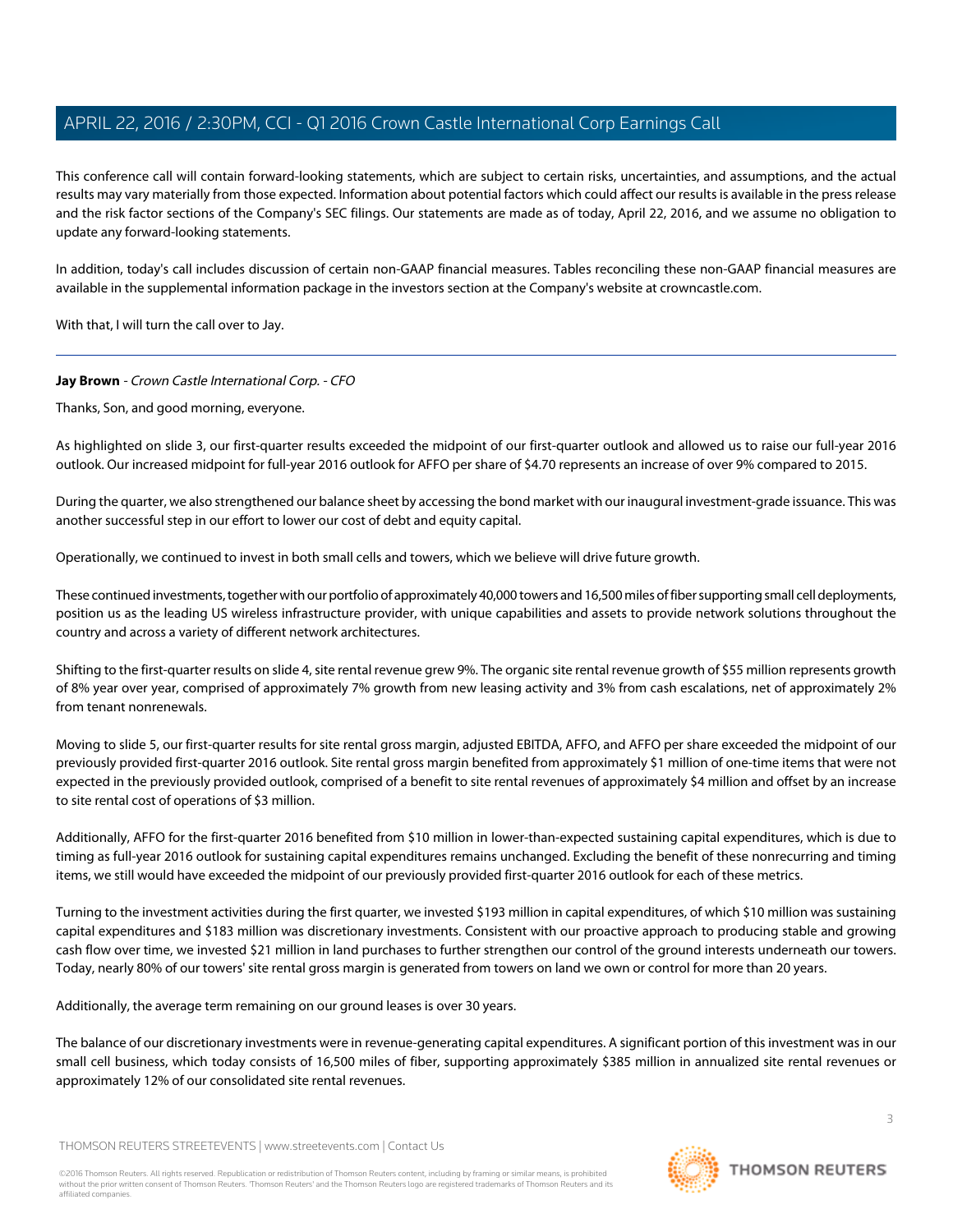We are as excited as we have ever been by the opportunities in small cells. Our small cell conversations with the carriers have increasingly become more positive with the passage of time and we are seeing the business model of small cells play out very similarly to that of towers.

To that end, we thought it would be helpful to walk through two case studies that illustrate the colocation economics of small cells as the fiber infrastructure is shared among multiple carriers over time. On slide 6, we lay out one of our systems in Denver. The initial system consisted of 14 miles of fiber connecting 18 tenant nodes on 18 poles for the first carrier.

On the slide, the lines represent fiber that we own and the circles represent tenant nodes. We define a node as a tenant location that generates revenue and a pole as a physical structure on which we install the carrier's broadcast equipment. The picture shows a representative physical structure onto which tenant nodes have been installed.

Since the initial buildout, we have successfully added two additional wireless carriers to the system, which now consists of 17 miles of fiber connecting 65 tenant nodes deployed on 26 poles located in the public right-of-way.

In aggregate, this system currently generates a yield of approximately 20%, based on the recurring cash flows and the capital we invested in the system. As you can see with this system, we have been able to leverage the initial investment by co-locating additional tenant nodes on the fiber to drive our returns.

Turning to slide 7, this is a system we have in Las Vegas. This system consists of 36 miles of fiber supporting 77 tenant nodes deployed on 77 poles for two carriers, generating a yield of approximately 13%. In addition, we are currently working with a third carrier to co-locate nodes on this fiber network and anticipate adding that third carrier to this system in the next six months.

Unlike the Denver example, where the majority of the colocation of tenant nodes occurred on the same pole as the first carrier, in this example the colocation occurred at different pole locations along the existing fiber. Because the majority of the investment relates to deploying fiber, our yields increased by colocating additional notes on our fiber, regardless of whether the colocation occurs on the same pole or on another pole along the fiber.

This is why we often describe the fiber as a tower laid on its side upon which we are aiming to colocate tenant nodes.

As we look at our entire small cell business, colocation of our fiber networks have driven a meaningful improvement to the yields initially generated on the systems we acquired or constructed over the last several years. Given the returns we are seeing from small cells, we believe our continued investments are consistent with our strategy of allocating capital to drive long-term growth in dividends per share.

Returning to investments and financing activities, subsequent to the quarter and as previously announced, we acquired TDC for approximately \$461 million in cash. The TDC portfolio consisted of 336 towers located in the US and Puerto Rico. Based on TDC's run rate contribution, the transaction is immediately accretive to AFFO per share.

Consistent with our long-held capital allocation philosophy, we intend to pursue discretionary investment opportunities, such as TDC and small cell, that we believe will drive long-term growth in dividends per share.

Continuing with financing activities, during the quarter we paid a quarterly common stock dividend of \$0.885 per share or \$298 million in the aggregate. In January, we closed on our current \$4.5 billion unsecured credit facility and issued \$1.5 billion in unsecured notes. These attractive debt transactions highlight the appeal of Crown Castle's high-quality cash flows and strong business model.

Moving on to our full-year 2016 outlook on slide 8, we have increased our expectations at the midpoint for site rental revenues by \$45 million, site rental gross margin by \$31 million, adjusted EBITDA by \$25 million, and AFFO by \$24 million. The increase in our full-year outlook reflects the strong results from the first quarter, the inclusion of our TDC acquisition, and the timing benefit related to tenant nonrenewals occurring later than we previously expected.

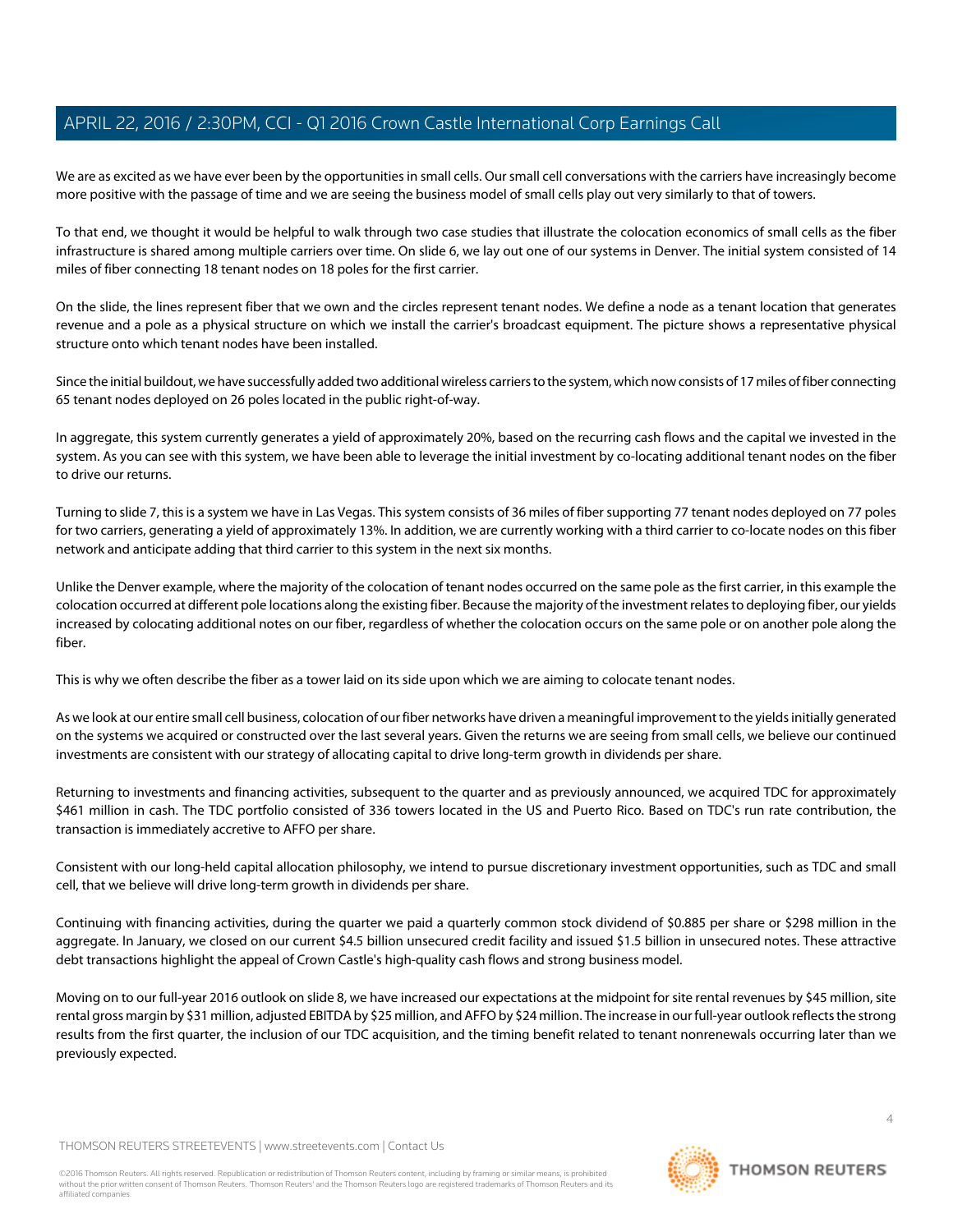It is important to note that our overall expectations for the number of tenant nonrenewals in the aggregate remain unchanged.

On a per-share basis, AFFO is expected to be \$4.70 at the midpoint, compared to \$4.30 in 2015, representing an increase of over 9% year over year. As you will hear from Ben, we believe that we are well positioned to capitalize on the long-term positive industry fundamentals that we expect will position us to achieve our stated goal of delivering compound annual growth of 6% to 7% in AFFO and dividends per share.

Lastly, I'm excited to welcome Dan Schlanger to the Crown Castle team. Dan will step into the Chief Financial Officer role on June 1. He is a great addition to the team, with his unique combination of financial and operational experience. And with that, I will turn it over to Ben.

### <span id="page-4-0"></span>**Ben Moreland** - Crown Castle International Corp. - President, CEO

Thanks, Jay. Thanks for everyone joining us on the call this morning.

As Jay mentioned, we are ahead of plan to deliver on our stated goal of generating AFFO-per-share and dividends-per-share compound annual growth of 6% to 7% organically, which remains our long-term view.

Our expectation is based on the intersection of two things -- anticipated exponential growth in demand for wireless connectivity and our unique portfolio of towers and small cells that can help carriers address their network needs.

On this first point, according to Cisco, US mobile data consumption grew 56% in 2015, compared to 2014. The year-over-year growth alone represents a staggering amount of data consumption. It is almost equivalent to all the mobile data that crossed the cellular networks in 2013.

Importantly, as we look out to the future, this growth is expected to continue. US mobile data consumption is projected to increase sixfold between 2015 and 2020, a compound annual growth rate of 47% or roughly doubling every two years.

Given these projections and consistent with carrier commentary, we expect the carriers to continue to invest on a consistent basis to maintain and improve network quality.

According to a recent survey conducted by consulting firm Accenture, 60% of residents were dissatisfied -- of respondents were dissatisfied with their wireless connectivity and experience, while 71% of respondents would be willing to pay more for better connectivity. Against this backdrop, network quality is a competitive necessity as carriers seek to retain existing customers, attract new customers, and drive further subscriber economics.

Equally as important, network quality is a prerequisite as carriers seek to develop new revenue streams and use cases such as over-the-top video, machine-to-machine connections, smart city management, and fixed wireless broadband. As we move beyond connecting people to connecting things, the reliability of networks become even more critical.

The latency, capacity, and coverage required for connected cars or for smart cities that manage traffic and energy grids using mobile sensors, where connections need to work everywhere all the time, is much different than managing a network against dropped calls. The higher threshold of reliability and the corresponding need for network densification suggests that we are in the midst of a sustained investment cycle by the carriers.

Across towers and small cells, we have a unique combination of assets and expertise that positions Crown Castle to assist the wireless carriers in densifying their networks, regardless of geography or network topology. As the leading US shared wireless infrastructure provider, Crown Castle is assisting wireless carriers in this endeavor by providing them with speed to market and cost-effective access to wireless infrastructure.

Our portfolio of approximately 40,000 towers, with 72% located in the top 100 markets, remains the first option in improving network quality, given towers' efficiency and cost effectiveness. With our existing base of over 80,000 tenant installations, we believe there is a long runway of growth opportunities via amendments as tenants add more capacity to their existing installations.

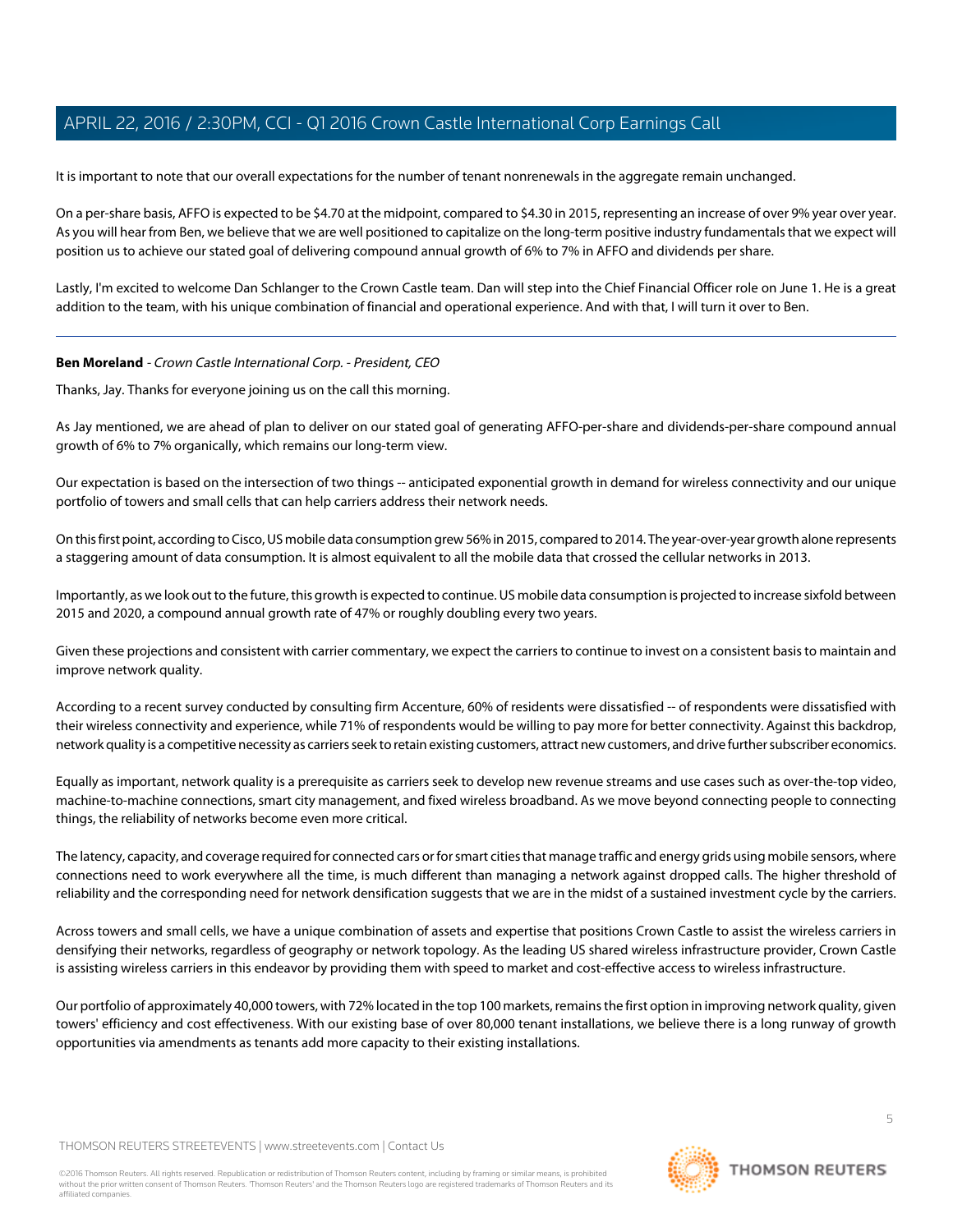Further, with an average tenancy of 2.2 tenants per tower, which effectively puts us at 40% to 50% occupancy, given the addressable market of the big four wireless carriers, plus a host of other tenant opportunities, there are significant opportunities for new colocation as carriers work to increase network capacity by adding additional cell sites.

We are further expanding the size of this opportunity by our investment in small cells, which is a natural extension of the carriers' network densification efforts needed to address network capacity. When presented with the challenge of providing continuous, consistent, high-capacity wireless broadband service across urban and suburban geographies, carriers are increasingly turning to small cells as an essential tool to improve their networks, as illustrated in the Denver and Las Vegas examples that Jay discussed.

With small cells, we are investing in a business model that shares the same shared economic model as towers and we are encouraged by what we are seeing.

Longer term, we believe we are well positioned to capture a significant share of this larger market opportunity. By focusing our investment in the top metro markets, we believe our fiber footprint of over 16,000 miles is in the right locations with the capacity necessary to support significant small cell deployment longer term. We believe this critical combination of location and capacity facilitates system deployments with time-to-market and economic advantages.

To support the growth in small cells, over the last several years we have also built an organization that can execute at scale. Our team's deep RF fiber and real estate management skills and capabilities allow us to offer our customers a turnkey solution, a service level and value proposition that we believe is the best in the industry.

While small cells are providing the much needed additional network capacity, towers continue to play an important role in providing the first layer of coverage and capacity in an increasingly mobile world. In addition to bolstering network capacity through additional spectrum and cell sites, whether through towers or small cells, future networks are expected to add capacity by improving network architecture through increasing interconnectedness.

As the only wireless infrastructure provider that can offer tower and small cell solutions at scale, we believe we are in an excellent position to capitalize on the future evolution of wireless networks through the extension of our shared infrastructure model, a model that continues to efficiently serve carrier needs and provide a compelling total return proposition of dividends and growth for shareholders.

Before wrapping up, I would like to extend my welcome to Dan Schlanger, who is joining the team as CFO June 1, as Jay mentioned, as we move forward with our announced succession plan with Jay Brown moving to CEO and my move to Executive Vice Chairman. I am confident that our executive management team will continue to execute our business plan, performing for customers and shareholders under Jay's leadership.

Finally, I want to thank all my colleagues at Crown Castle who have worked so hard to achieve what we have accomplished. These men and women are true professionals. As their primary spokesman on these calls over the last eight years, it has been my privilege to report to you their latest accomplishments every 90 days and I am confident there are many more accomplishments to come.

With that, Operator, we will be pleased to address some questions.

# **QUESTIONS AND ANSWERS**

### **Operator**

(Operator Instructions). Simon Flannery, Morgan Stanley.

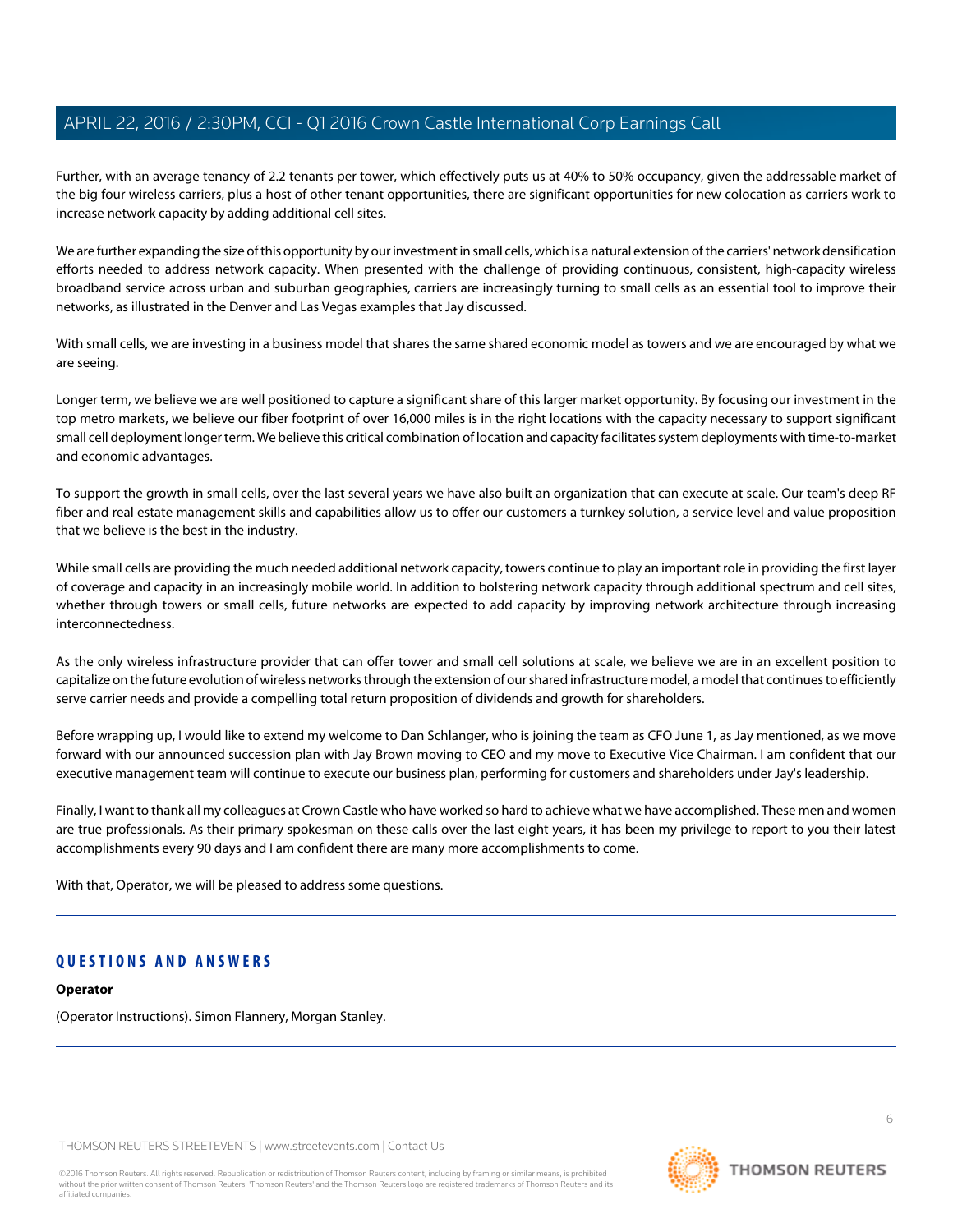# <span id="page-6-0"></span>**Simon Flannery** - Morgan Stanley - Analyst

Thanks for all the color on small cells and breaking out the segment information. That's very helpful. I wonder if you could just talk about the overall leasing environment. We did see Verizon's CapEx and wireless down 9.5%, although they did comment about keeping the full year back-end loaded. Is that what you are seeing here from the carriers broadly?

And related to that on the tenant nonrenewals, do you have clarity now about the timing of those disconnects or is it still possible that there will be further pushing out of this? Thanks.

### **Jay Brown** - Crown Castle International Corp. - CFO

Sure, Simon. On the first question around the leasing environment, as we talked about over the last couple of calls, our view is that leasing activity in the full year of 2016 is going to be very similar to what we saw in 2015. And we continue to hold that view.

The guide that we provided was based upon how we outperformed in the first quarter, along with our view that the tenant nonrenewals were going to occur a little later in the year, and that's really what changed in our outlook. So our view of activity is about the same.

Similar to past years, the other thing I would note is that if you look at our total new leases that we would expect during the course of the year, and that would be a combination of new leases on towers, as well as amendments to existing leases, that activity is about 40% in the first half of the year and about 60% in the second half of the year. So, it is back-end loaded, but in about the same way as we typically find in the business.

On your second question about the nonrenewals, our view is that in total from consolidation churn that we have talked about over the last several years, in total we think that amount is about the same as it was previously, so we have moved out portions of that. Some portion of that we moved to 2017 and the balance of it we moved to periods that are beyond 2017.

So, at the moment, our view would be the total nonrenewal stays about the same. We are just pushing it out to the right a little bit.

There is more details in the supplement if people would like to see how we moved each of those and on our view in each of the calendar years, but I would say overall we think it is about the same total amount of nonrenewals.

### **Simon Flannery** - Morgan Stanley - Analyst

Great, thank you.

### <span id="page-6-1"></span>**Operator**

Brett Feldman, Goldman Sachs.

### **Brett Feldman** - Goldman Sachs - Analyst

Just a quick question to start. I noticed you generated about \$113 million from discontinued ops on your cash flow statement. Just to start, get a little color on what was the source of that.

### **Ben Moreland** - Crown Castle International Corp. - President, CEO

That's Australia. [Same] with Australia last year.

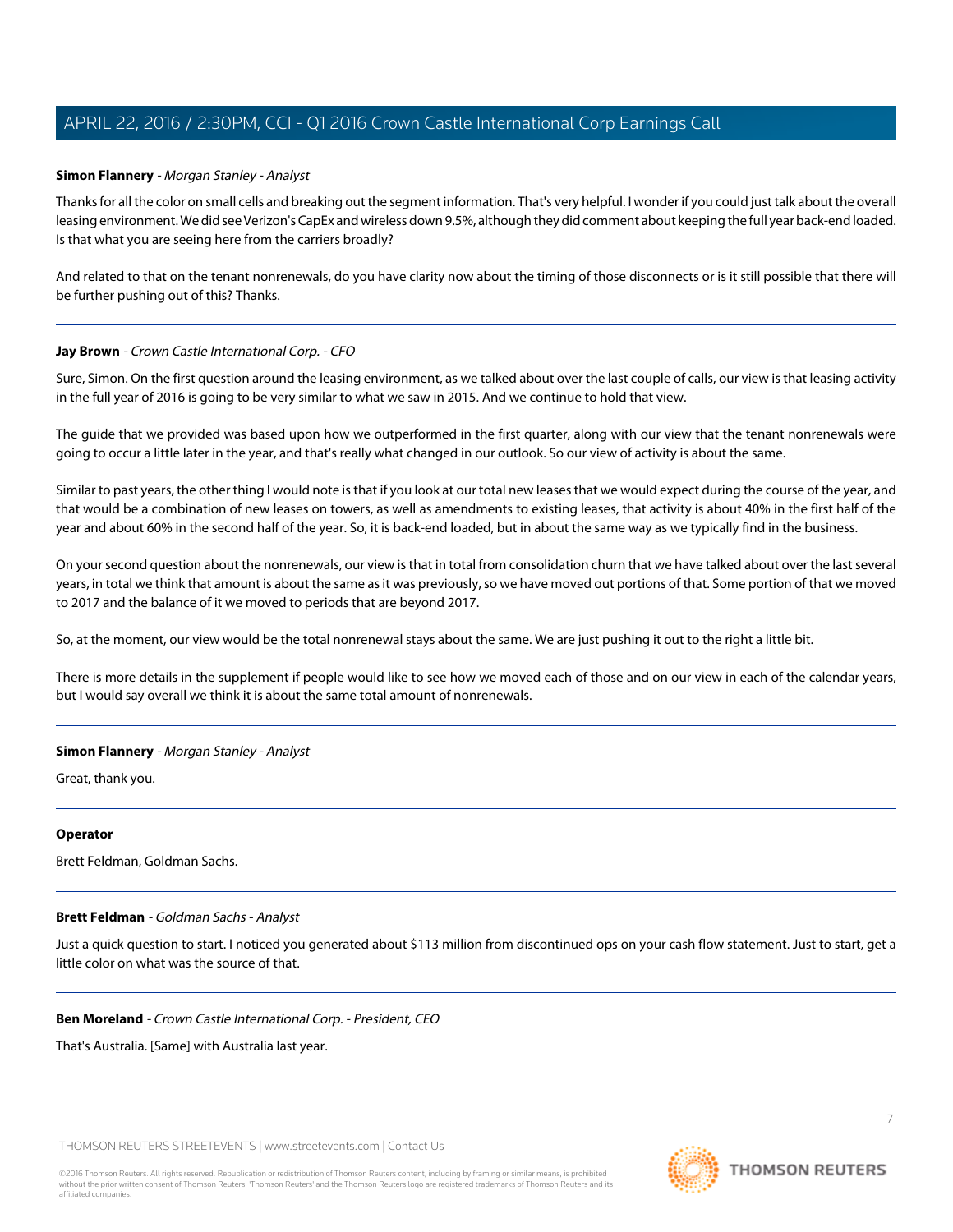### **Brett Feldman** - Goldman Sachs - Analyst

Is there any more to come or is that a final earnout?

# **Jay Brown** - Crown Castle International Corp. - CFO

That would be the final amount.

# **Brett Feldman** - Goldman Sachs - Analyst

Okay, and then looking at the disclosures, which are very appreciated, on small cells versus towers, if we look at the cost structure of the small cell business, it does look like year on year your costs are going a bit faster than your revenues. I know that's probably impacted somewhat by the Sunesys deal. But could you maybe just give us a little color on where you are in terms of establishing a fixed level of G&A or anything we can think about to model the operating leverage we should expect from small cells from this point forward? Thanks.

# **Ben Moreland** - Crown Castle International Corp. - President, CEO

Sure, Brett. I think at the site gross margin line, obviously as you bring on new systems, we're going to bring on new costs, and so those margins are somewhat representative. But on the -- on what you would think of as overhead, primarily people and infrastructure, it looks to us like we're getting pretty close to a stabilized run rate at this current level of activity.

Now I qualify that because to the extent the pipeline would grow materially over time, these are fantastic investments and we have seen productive growth in yield on that investment and it takes additional variable costs in the form of overhead and people. So, I would tell you for modeling purposes we're pretty close as to the Q1 run rate and less volume changes dramatically. (multiple speakers).

# **Jay Brown** - Crown Castle International Corp. - CFO

Yes, Brett, I think to, specifically if you're trying to do the year-over-year comparisons, the step in the costs are obviously mostly related to the Sunesys acquisition, which comes at a lower margin and therefore it is a cost flowthrough. If you're looking at the incremental margins, it is -- the incremental margins are not going to look as high as what we typically see when we are constructing new small cell systems, so I think that would be one thing I would raise.

And then if you look at the total cost structure for the full year, as we talked about last quarter, the G&A in the fourth quarter, third and fourth quarter of last year, is about what we expect for the full year of 2016, so by the time we exit the year, if you look at it on a full-year basis, it starts to stabilize, but you are still feeling the effects if you do Q1 2015 over Q1 2016 as the costs grew throughout the calendar year -- calendar year (multiple speakers).

### **Brett Feldman** - Goldman Sachs - Analyst

Great, and just one last question on costs. Are you entering new markets as a small cell operator or are you fairly comfortable with the markets you are in?

### **Ben Moreland** - Crown Castle International Corp. - President, CEO

I would say that for the most part it is markets we are already in. I could find you a few new ones, but we're working in the top 25 cities already and that's where -- the vast majority of what we are doing, and so you should expect that's where most of this is going to be.

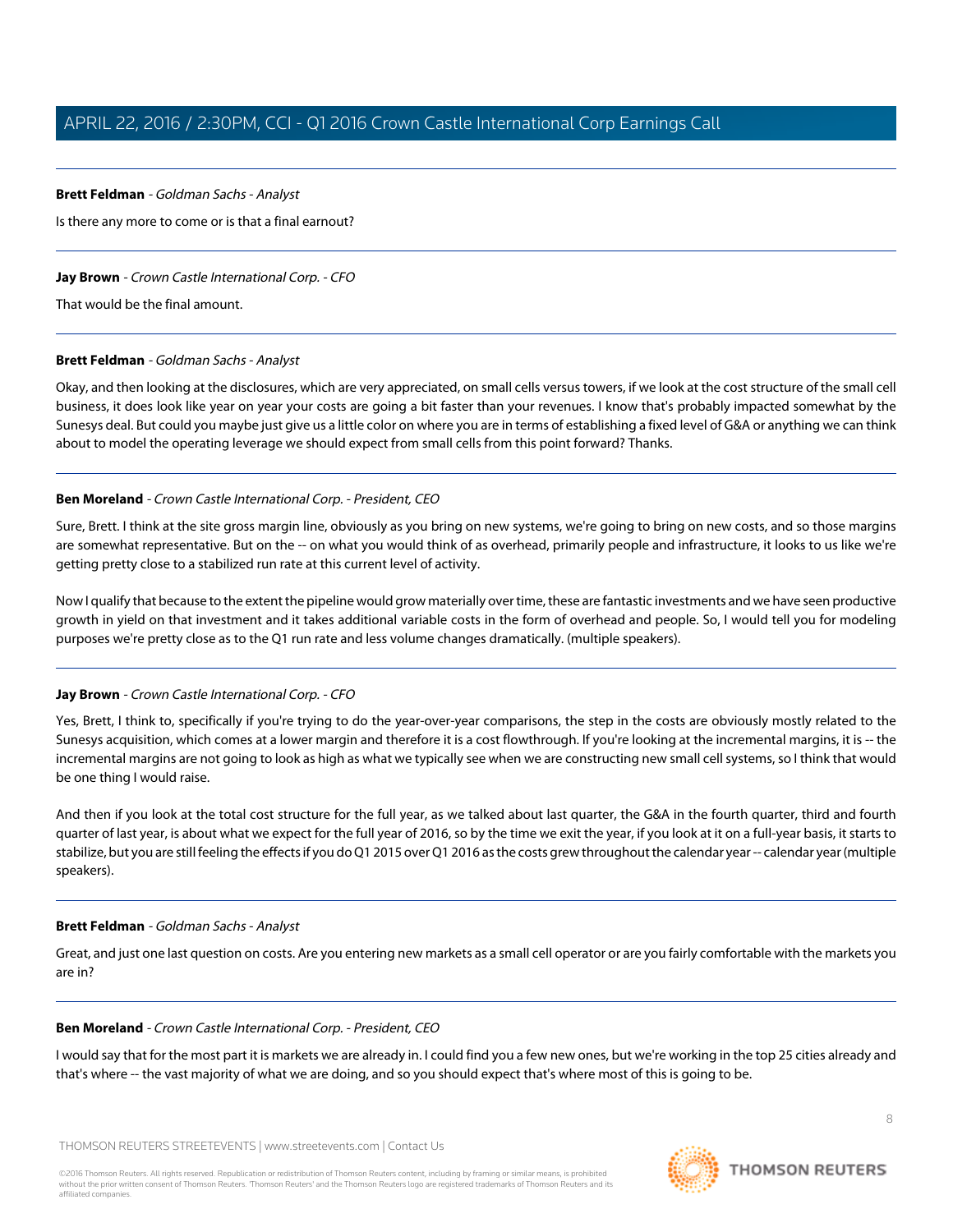### **Brett Feldman** - Goldman Sachs - Analyst

Great, thanks for taking the questions.

### **Operator**

<span id="page-8-0"></span>Phil Cusick, JPMorgan.

### **Phil Cusick** - JPMorgan - Analyst

So, the other side of the gross margin question is it looks like your tower gross margins are calculating a little lower than we would have thought, given your peers. What is driving that difference or am I just completely missing something?

### **Jay Brown** - Crown Castle International Corp. - CFO

I think there is two components, Phil, that is driving it. One is, as we have discussed, the churn is basically offsetting a big portion of the new leasing activity that we are seeing. And then as you look at the GAAP revenue numbers and the segment for towers, you don't see in those GAAP numbers the benefit of the escalation, the contracted escalations that we have in the business, as those are straight-lined over the term of the lease. So when you go down to the AFFO metric, we get the benefit at the AFFO line of those cash escalations.

The other component I would point out is as we have talked about last quarter around some of the fees that we received when tenant nonrenewals occur. We refer to those commonly as pay-and-walk fees that we receive from the carriers. Last year, there was about \$30 million to \$40 million of those pay-and-walk fees in our services business. We don't expect anywhere close to that scale of activity in calendar-year 2016 as we saw in 2015, and so as we guided to services, we guided down in services from the removal of those kind of fees to the tune of about \$30 million to \$40 million year over year.

And so, if you are just looking at the tower segment and you are looking at adjusted EBITDA or segment operating profit, you're going to see mostly impacted from the loss of those non -- what we would refer to as non-core services activity.

### **Phil Cusick** - JPMorgan - Analyst

Okay. And then on the other side, long term, where do you see small cell gross margin, operating margin reaching? How do we compare that to the tower margin?

# **Jay Brown** - Crown Castle International Corp. - CFO

I think if you looked at an individual system, what you would find is when it gets to three carriers, the direct margins from those systems against the direct operating costs, those margins are very likely to be higher than what we typically would find with a tower that had three tenants on them.

As a part of the -- as you look at the whole business, though, there is two things that affect that, back to my prior comment about the Sunesys acquisition. Obviously, the incremental growth in revenues is going to be offset by the costs that come with an acquisition, so if we have acquisitions, that will impact the totality of the margins in that segment.

But the other aspect to it is that we are deploying a meaningful amount of capital to build additional fiber and additional small cell networks, and as we put those systems on air, they are going to tend to mute the growth that we would have.

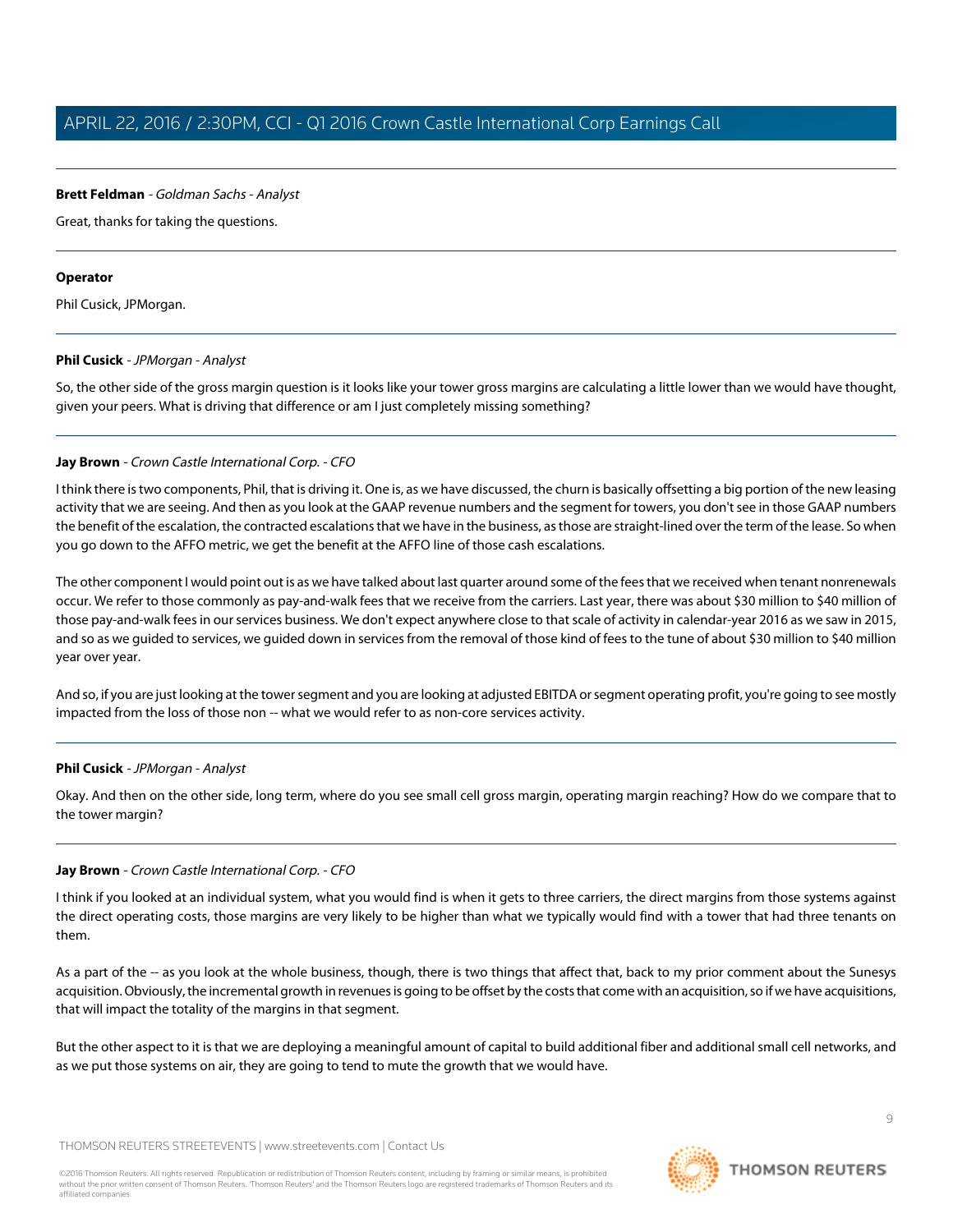So, there is a bit of a -- we often refer to it as a vintage analysis internally where we look at the systems, similar to those that we showed this morning in Denver and Las Vegas that we've had on air for a period of time. As we add those tenants, the direct margins on those systems we believe will look at least as good or if not better than what towers would.

But as we look at the totality of the segment, it is going to depend on how much investment opportunity we have there as to whether or not the full benefit of that colocation flows through to your margins or whether it is offset by the value of investing in future systems that come on at a lower margin level.

### **Phil Cusick** - JPMorgan - Analyst

Got it. Thanks, Jay.

### **Ben Moreland** - Crown Castle International Corp. - President, CEO

And most importantly, obviously, is yield on the capital. So we start off typically at a higher initial yield than the tower and then grow it over time, at typically a rate that exceeds the equivalent tenancy on a tower, so that was some of Jay's comments around those two case studies.

### **Phil Cusick** - JPMorgan - Analyst

Thanks, Ben.

### <span id="page-9-0"></span>**Operator**

David Barden, Bank of America.

# **David Barden** - BofA Merrill Lynch - Analyst

Thanks for taking the question and welcome to Dan, as well. Ben, I was wondering if I could follow up just on that comment. I think in prior quarters you have been able to map out the history of the investment in the small cell business to date, and I noticed that you're now breaking out the CapEx for the small cells specifically, which would allow us to track that return evolution on a go-forward basis.

If you could bring us up to speed on the total capital investment to this point in time as a starting point for 1Q 2016, that would be a helpful beginning so we can see how that is evolving.

And then, second, these slides on the system developments are super helpful, I think, in part because they give us some granular node and pole detail, which I think would be super helpful to have for the totality of the small cell business, which I notice is not part of the disclosures anymore. So could you give us an update on some of the metrics that go along with these new revenue numbers? That would be great. Thank you.

### **Ben Moreland** - Crown Castle International Corp. - President, CEO

Sure. I think the simplest way, Dave, to look at where we are in the business is to annualize for the run rate of margin in the segment, so 61 times 4, call it \$240 million or so, against \$3 billion of capital spent over time.

And it is easier to remember the \$3 billion because we can remember the two distinct events. One was \$1 billion for NextG at about a 4% yield and the Sunesys acquisition last year of \$1 billion at about a 6% yield. So you can see that obviously the incremental contribution on that last \$1 billion, then, is very significant, gets into double digits to drag the whole thing up.

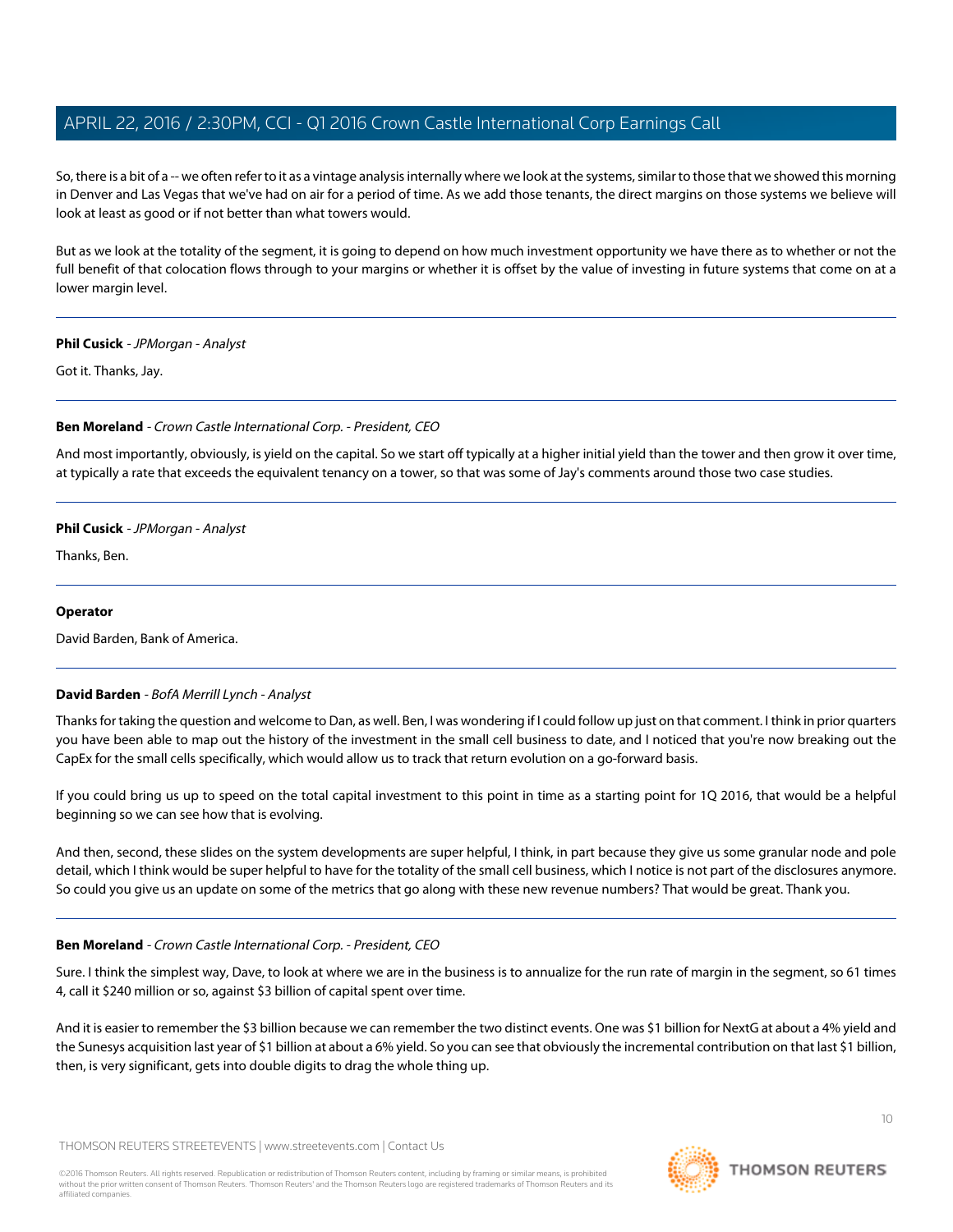And that is illustrated -- that is a macro view, and then it is illustrated, obviously, in Jay's two case studies we walked through.

So, it is a great question and it is one we look at -- it is probably the number one thing we watch. It is just are we dragging that overall yield up with that incremental contribution, both from new systems and then the colocation that occurs.

And as Jay said, it is a long race because as you bring on new systems with single tenants, it is a land grab, not unlike the tower business has been, so you're bringing on somewhat lower yields and then as that grows every time.

In terms of metrics, one of the things that we are -- and we have now given you a lot more detail, we realize, around segment reporting -- that will probably increase over time. One of the things that Jay was talking about was tenant nodes, and that's why we illustrated these two systems where you can have tenant nodes locate by themselves on the common fiber, so you can either have them colocated themselves where you have two tenants on one pole or you can have two tenants on two poles.

And so, the node metric gets somewhat confusing or lost, and it is why I think it makes sense to go back to the financials, and then over time there is various things that we may decide to discuss would be revenue per fiber mile, for example, obviously a key driver. The fiber is the vast majority of where the capital goes.

And so, we are working to find some simple metrics for everyone like we have in the tower business. It's just not quite as simple, but hopefully it is getting better.

### **David Barden** - BofA Merrill Lynch - Analyst

All right, looking forward to it. Thanks, Ben.

# <span id="page-10-0"></span>**Operator**

Jonathan Atkin, RBC Capital Markets.

# **Jonathan Atkin** - RBC Capital Markets - Analyst

Yes, so I was interested in learning a little bit about just the Sunesys contribution to incremental growth, if there is any color you can provide there, given their legacy lines of business. And then, secondly, I was interested in what the competitive environment is around small cells from other fiber-rich providers, and then I have got a quick follow-up after that. Thanks.

# **Jay Brown** - Crown Castle International Corp. - CFO

Yes, Jon, on your first question, as we talked about the Sunesys acquisition, our view of that was that that was fiber plant that provided an opportunity for us over time to reduce the capital costs required for us to deploy small cells. So, we put it into the business and we are not focusing on it as a separate business from our overall small cell business.

So, the contribution there, frankly, we are much more focused on driving the return, as Ben talked about it, on the full \$3 billion and using that fiber to deploy additional small cells against it.

With regards to the competitive environment that we're in, obviously there are a number of folks who look at this business and see it as attractive and can obviously see the public comments that the wireless operators are making about the importance of small cells and how they are necessary to improve their networks, along the lines of what Ben's comments were, and the necessity of small cells in order to accomplish the density of networks that are required to meet the consumers' expectation for devices.

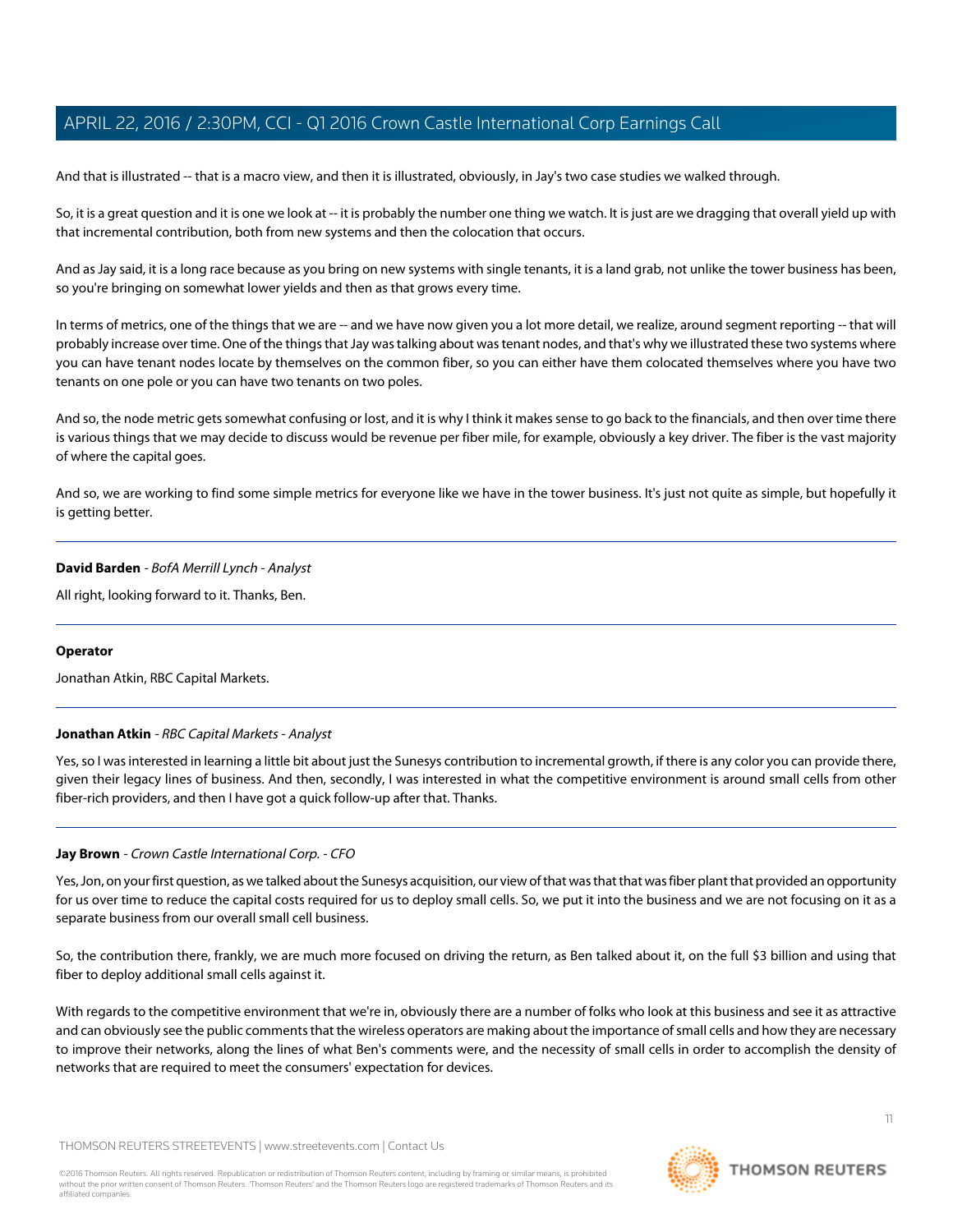And so, we do find competition. Sometimes that competition comes from more nationally-based fiber operators, and then at other times as we're in certain markets, there may be a provider of fiber that is specific to a single market alone, and so we will run into them as we're going through the process of a request for proposal from the carriers where a local provider may be in that process.

So at the end of the day, we believe that our opportunity here is based upon our access to a cost of capital and a return on that capital that we think is very attractive, given what we have seen over the long period of time that we have been in the tower business. We also believe that we are the best at it, so we have built in terms of scale, I think, unmatched scale and operating capabilities when compared to anyone, and certainly as we talk to the wireless operators, we make that case.

The last thing that I would say in terms of what we run into is the vast majority of this fiber and small cells are purpose built. They need to be in specific locations along routes where we can install on poles, as we showed in some of the fixtures and illustrated in some of the cases. And this fiber is very different than -- we believe is very different than what we have seen historically deployed. And so as we go out and purpose build this fiber, it really -- as we are in the process of working with the carriers, that is where the operational expertise and scale is helpful to us to win those next projects.

### **Jonathan Atkin** - RBC Capital Markets - Analyst

Thanks. And then on Denver and Las Vegas or any other equivalent examples that you have, whether it is two or more tenants, I'm just interested about what is it about those deployments that made small cell the right solution for the tenant, and did the tenant come off any nearby macro sites as they located on to your infrastructure?

### **Jay Brown** - Crown Castle International Corp. - CFO

In both cases, as you can see from the map, there are locations there that would obviously make sense for towers to be located, and there are, and those carriers have macro coverage in both Las Vegas and Denver in those areas.

Small cells are largely an opportunity for the carriers to offload some of the data traffic off of a macro site onto a small cell, which improves and enhances the value of the macro site to cover a larger geography. And we have not seen as we've deployed, as we've talked about, nearly \$385 million of run rate revenues, we have not seen carriers come off of macro sites.

In fact, we believe, and from the comments that the carriers have made and our own experience, that it actually enhances the value of their macro sites.

So, this is a product that enhances their network. It is not a substitute.

And the last point I would make about that is from a cost standpoint if there is a macro site that solves the problem or the challenge or improves the network, the macro site is always preferable as a solution because it is much more cost effective to the carriers. So small cells are a solution when macro sites really can't solve the need, and then it becomes a necessary component of the network at that point.

### **Jonathan Atkin** - RBC Capital Markets - Analyst

Thank you.

### **Operator**

Ric Prentiss, Raymond James.

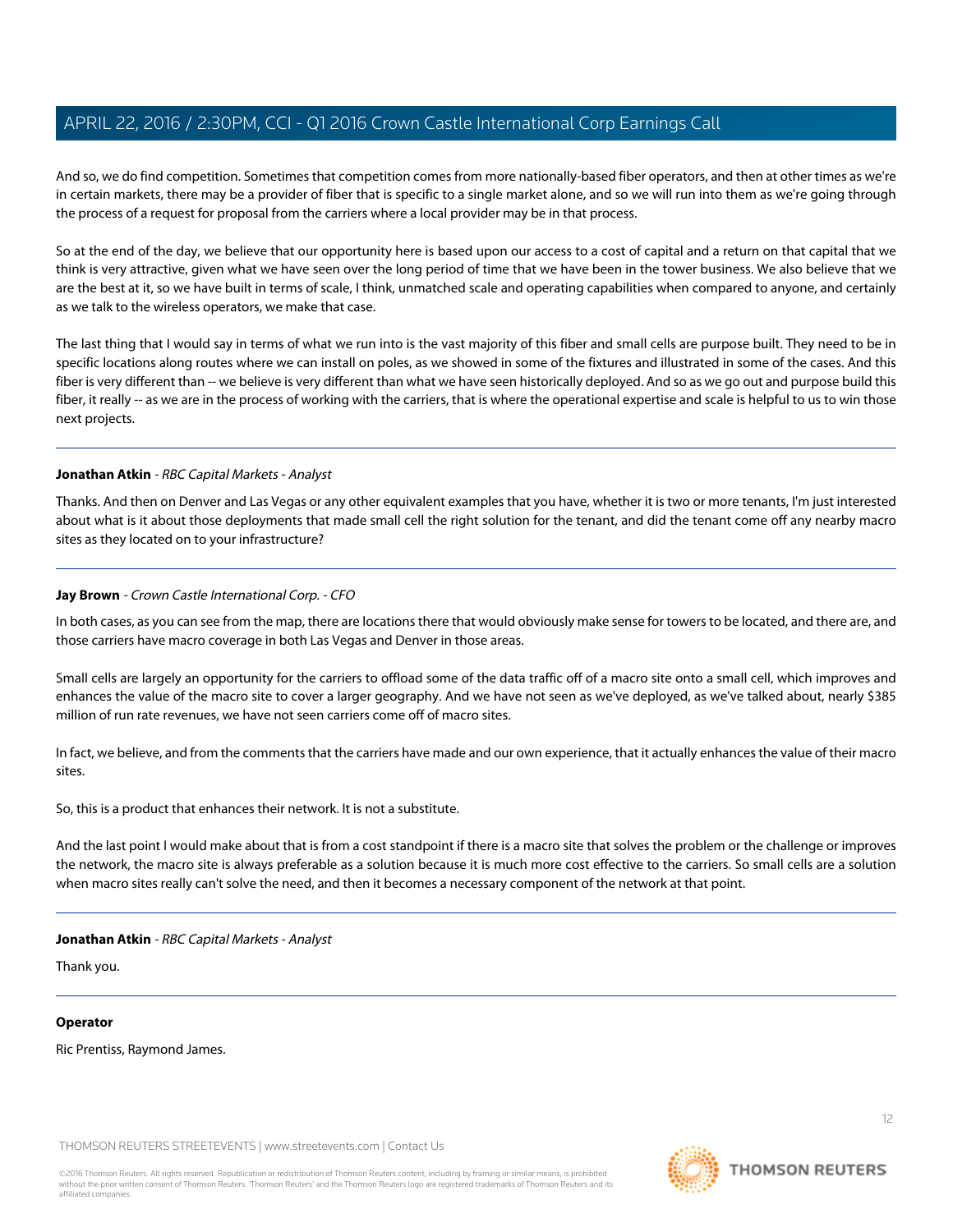### <span id="page-12-0"></span>**Ric Prentiss** - Raymond James & Associates, Inc. - Analyst

Thanks again. Echo as we have been pushing a long time for small cell segment, so I much appreciate it. In the no good deed goes unpunished category, though, I am going to ask some more questions on it.

I appreciate what your comments were about nodes and it is getting confusing, but can you help us understand what the pipeline is or what the revenue growth might be on the small cell side? I think previously maybe like \$55 million was the anticipation of what small cell incremental might be in 2016?

### **Jay Brown** - Crown Castle International Corp. - CFO

That's correct. We still believe that the contribution to revenue growth is about \$55 million. So, I made the earlier comments about towers. I could have said the same thing about small cells. Our view of revenue growth is unchanged in terms of what we expect in calendar-year 2016 from contribution of small cells of about \$55 million, as you said.

### **Ric Prentiss** - Raymond James & Associates, Inc. - Analyst

Okay, and as far as -- is there a broad tenants per system number? I know you have got a mixture of vintages, but we're all also just trying to imagine the colocation trends there, how best to think of that.

# **Jay Brown** - Crown Castle International Corp. - CFO

I think maybe over time as we continue to develop and enhance the operational information systems that we have internally, and obviously as we brought in the Sunesys acquisition and the growth we have seen in the business, we're working on that. We may come to a place where we have an operating metric that we think is helpful.

Frankly, as we manage the business, what is a little different between small cells and towers is that I wouldn't describe the rent as much of a standard rent as what you typically see in towers. The systems are priced and we provide them to the carrier based on a return, and so as we look at the business, we tend to go back to the financials and look at what's the net capital we are investing in the systems against the recurring cash flows in those systems. And then, how do we price appropriately both the first tenant and then future tenants on those systems?

So, we have talked about things like you remember back in the early days of the tower business where we had things like BDEs, which was a broadband equivalent for towers, and that was a revenue metric. And we just want to make sure that as we focus the next leg of disclosure as the business has got larger that we described it in a way that is helpful, and so we may over time get to a place where we feel like some of those metrics are more helpful. But at the moment, we think probably the best way to focus the attention is around the segment reporting that we provided, and then some of these case studies may be helpful as you start to understand operationally how they are deployed, how the carriers think about them, and how we are investing capital into fiber against which we are trying to colocate as many nodes as possible.

# **Ric Prentiss** - Raymond James & Associates, Inc. - Analyst

And so, we should not be thinking of it, really, as a rent per node, which is the old way, more of a yield return base, here is how much we have spent on the network? Is that what you are suggesting?

### **Jay Brown** - Crown Castle International Corp. - CFO

Exactly right, yes. Exactly right.

THOMSON REUTERS STREETEVENTS | [www.streetevents.com](http://www.streetevents.com) | [Contact Us](http://www010.streetevents.com/contact.asp)

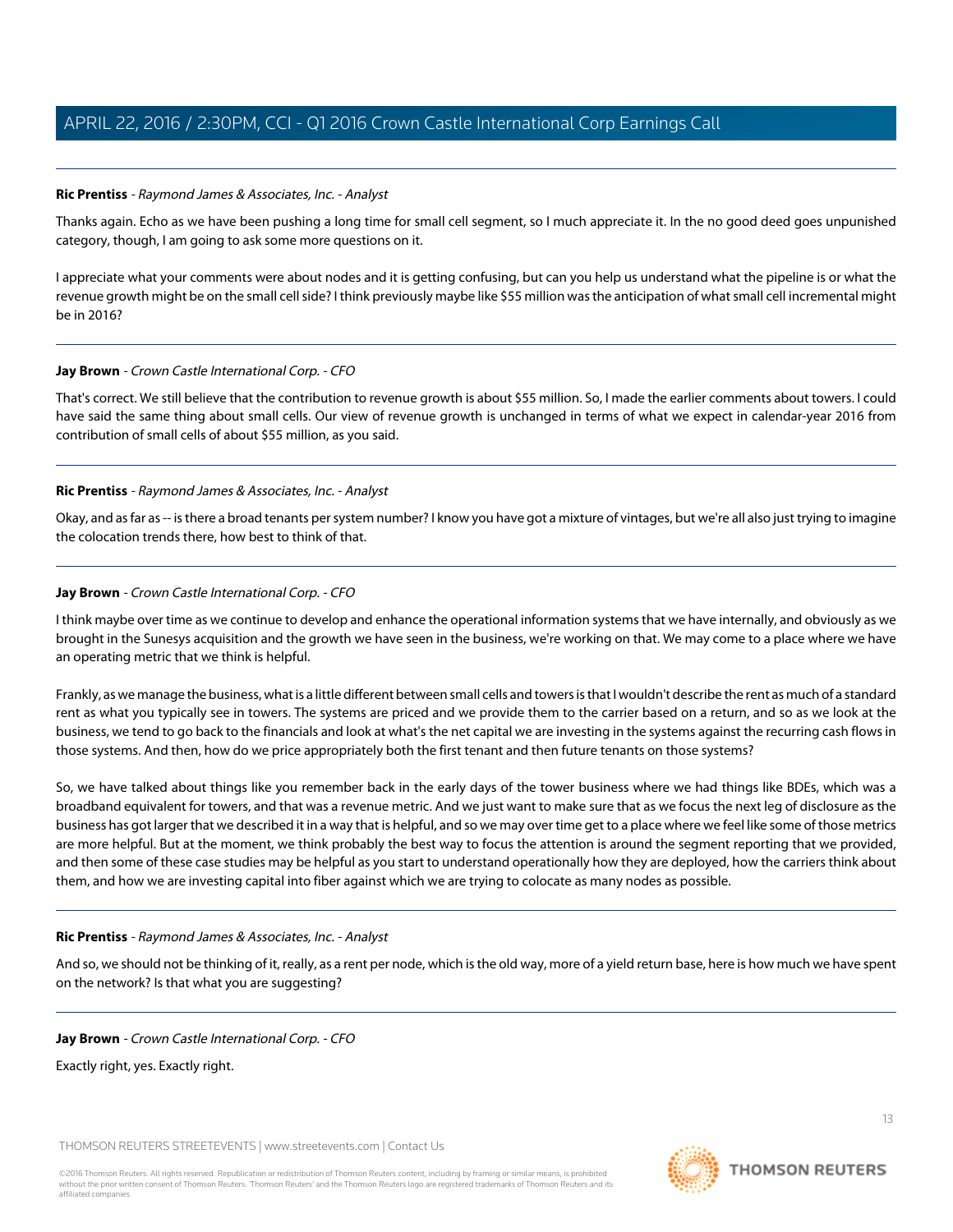# **Ben Moreland** - Crown Castle International Corp. - President, CEO

Yes, that will get you to the right place.

### **Ric Prentiss** - Raymond James & Associates, Inc. - Analyst

Okay. And then as far as another question on the revenue side, are there escalators baked into the small cell sites? How does that fit into a return-based negotiated price?

### **Jay Brown** - Crown Castle International Corp. - CFO

Yes, our contracts in small cells are very similar to that of towers, where we have an initial term of 10 to 15 years and annual escalations on those revenue streams. Similar to towers, they would be straight-lined over the term of the lease, and the cash escalations would grow on an annual basis.

### **Ric Prentiss** - Raymond James & Associates, Inc. - Analyst

Is that a 3% escalator or a 2% escalator? I'm just trying to think. There's been obviously (multiple speakers)

### **Jay Brown** - Crown Castle International Corp. - CFO

Typically, it is about 3% would be the average, very similar to towers.

# **Ric Prentiss** - Raymond James & Associates, Inc. - Analyst

All right, last question. I started with so much detail, we're consuming it all; back to Brett's question on the margin side. It did seem like G&A as a percentage of small cell revenues went up sequentially from 4Q to 1Q and you would have thought -- we would have thought Sunesys would have been fully baked into 4Q, so we're just trying to figure out is it really more midteens we are talking about or just trying to understand that quarter-to-quarter difference also?

### **Ben Moreland** - Crown Castle International Corp. - President, CEO

It went up a little bit Q4 to Q1.

# **Jay Brown** - Crown Castle International Corp. - CFO

Yes, I think it is just as we were building the run rate and folding in Sunesys. Some of the -- as we looked at the Sunesys acquisition, some of the expertise, as we've found in, frankly, the other acquisitions that we've done over time, we've found opportunities for folks that we thought could continue to grow and enhance our business over the long term. And so, we've probably ended up retaining a few more folks than what we would have thought initially going into the process.

And so as people come out of what would have effectively been the foldout -- fold down and run down of the prior business, we are now folding them into the run rate on the ongoing small cell segment.

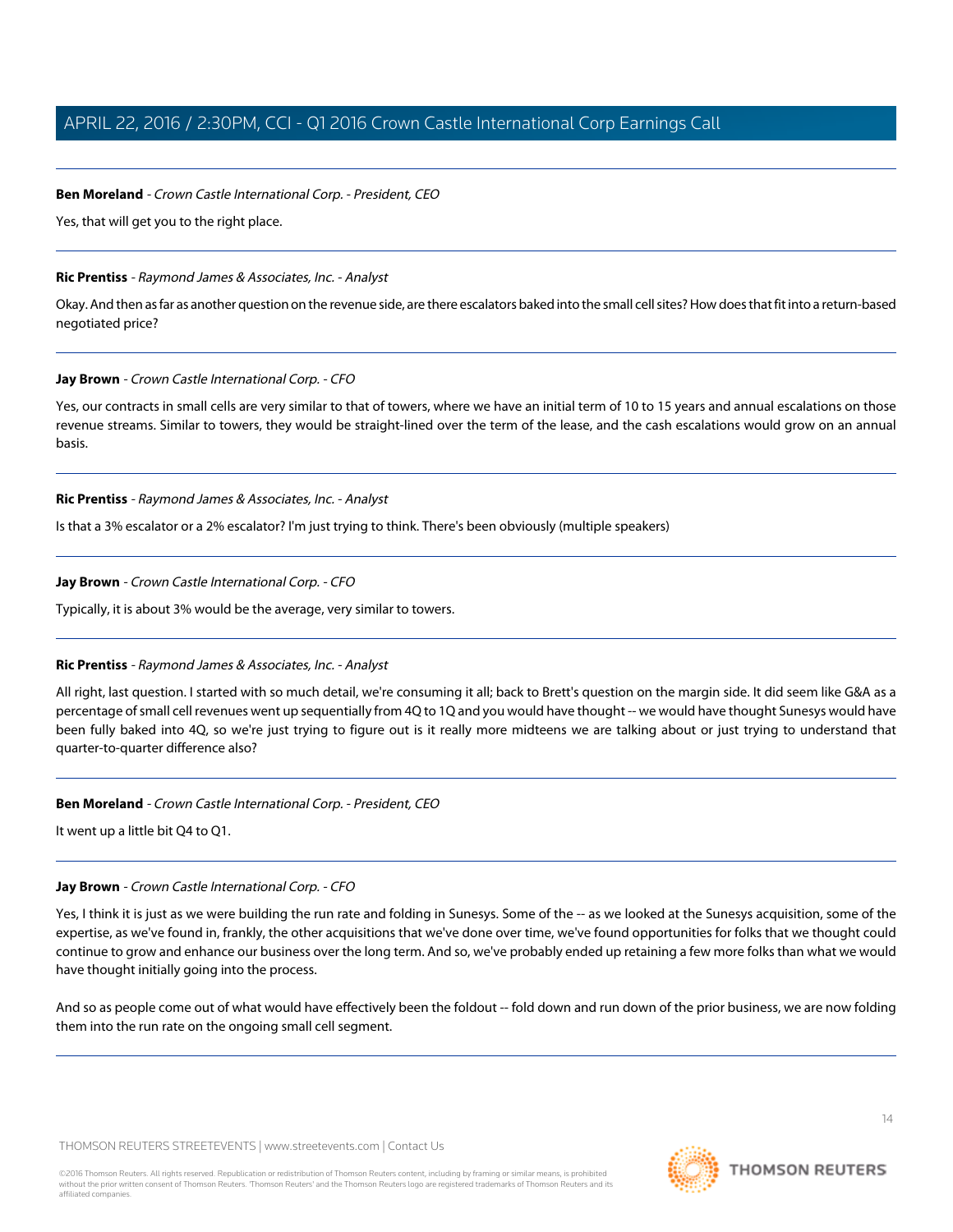### **Ric Prentiss** - Raymond James & Associates, Inc. - Analyst

Right, and no breakout on Sunesys anymore? Is that what we should expect?

### **Jay Brown** - Crown Castle International Corp. - CFO

That's correct.

### **Ric Prentiss** - Raymond James & Associates, Inc. - Analyst

Okay, thanks, guys. Ben, good luck becoming, what, Vice Chairman of dividend performance?

### **Ben Moreland** - Crown Castle International Corp. - President, CEO

I will do my best, thanks.

### **Operator**

<span id="page-14-0"></span>Matthew Heinz, Stifel.

### **Matthew Heinz** - Stifel Nicolaus - Analyst

As a follow-up on the small cell competitive landscape question, I'm curious how you see the exclusivity of these systems in a given metro area. And I guess most -- are most of the anchor builds you're doing now the first of their kind in the metro? And how much sense would it make for a competitor to come in and put up competing systems in the general vicinity of the ones you have already built?

# **Ben Moreland** - Crown Castle International Corp. - President, CEO

Sure, Matthew. There is a lot of inherent exclusivity in what we're building, and it goes really to the purpose-built nature of the fiber and the very significant capacity and strand count that is required on these systems today.

So while it is possible for someone to come in -- we don't have exclusivity, obviously; somebody can come overbuild, technically. Economically, it doesn't make any sense.

And I would go back to the question of the addressable market and the competitive landscape. It is an enormous world out there, obviously. When you start looking at the world block by block, and I look at -- we're in Houston and I look in Houston today where there is two large systems getting built, one by ourselves and another by a competitor, and we don't overlap at all. And so, that's the way these are working all across the country, where it makes sense.

I think it is unrealistic on our part to think that a carrier is going to give us 100% of their market share in a particular area. As much as we would love that to happen, that is just not realistic. And so, we have competitors. They are gaining in terms of their own capability, and the economics around the transactions make it such that, very much like towers, it just doesn't make any sense once you have the capacity in the market and you have one or two carriers already on that system to come in and essentially duplicate that infrastructure.

It is not already there, I guess is the point, and we're having to largely build it or occasionally buy it, like we did with Sunesys, where some of you will recall when we bought Sunesys it was only 27% utilized on average in terms of strand count, so we have a lot of capacity in those metropolitan

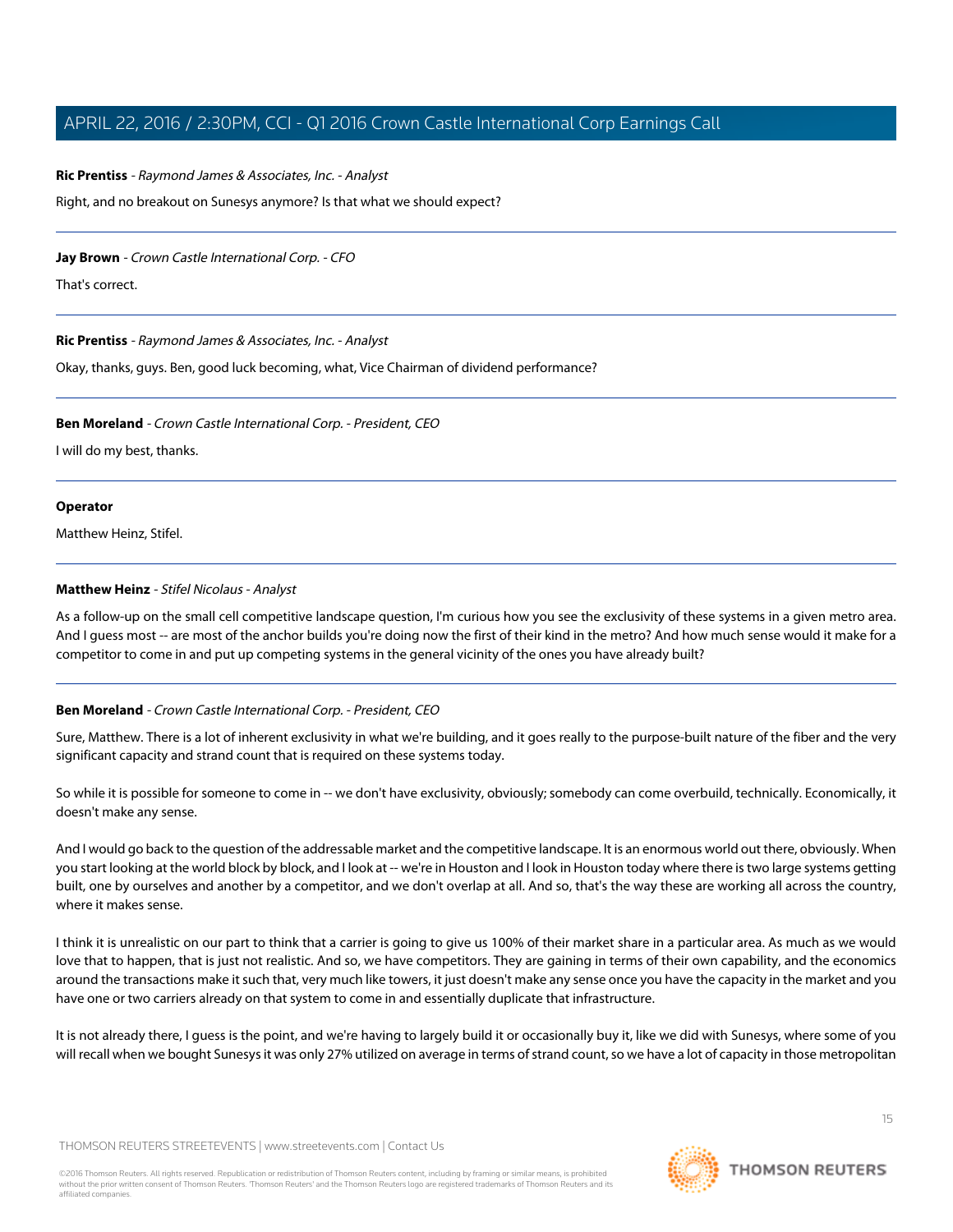markets where Sunesys fiber was. And, obviously, that is a speed-to-market advantage and efficiency around cost. It's a lot cheaper to buy it with a run rate than to build it scratch.

### **Matthew Heinz** - Stifel Nicolaus - Analyst

That's very helpful, thanks, and then as a second question, I'm wondering how we should think about the services revenue and OpEx you are allocating to small cells. Seeing as it is coming in at a much lower margin than the tower services revenue, is that sales or that revenue primarily coming from carrier reimbursements on the anchor builds?

### **Jay Brown** - Crown Castle International Corp. - CFO

Yes, Matt, it's largely related to the equipment that gets installed. In some occasions, the carriers will actually have us purchase the equipment, their equipment, for the system, and then there is a slight markup to that, which is how the margin is generated.

As you can see from the numbers, it is a relatively small contribution to services gross margin, a couple of million dollars. We don't expect that to grow. It is very different than what we would expect on the tower side, obviously, so frankly from a margin standpoint, I don't think that's that interesting. I would tell you that our expectation would be we will probably produce somewhere between \$2 million and \$10 million a year of margin, but unlikely to be more than that from services margin in the small cell segment.

### **Matthew Heinz** - Stifel Nicolaus - Analyst

Okay. I guess I was trying to just get a sense of where that reimbursement revenue is flowing into, and it sounds like the site rental piece is more of a pure number on rental dollars are.

### **Jay Brown** - Crown Castle International Corp. - CFO

Correct. That's correct.

### **Matthew Heinz** - Stifel Nicolaus - Analyst

Okay, thank you.

### <span id="page-15-0"></span>**Operator**

Amir Rozwadowski, Barclays.

# **Amir Rozwadowski** - Barclays Capital - Analyst

Just to dovetail some of the other questions on small cells, I was wondering how do you feel about your current asset footprint? As you mentioned, this is seemingly like a tower lying on its side. Is there a potential for you to build out that capacity via additional inorganic means in order to accelerate a [bold, new] footprint? And then, I have got one follow-up after that.

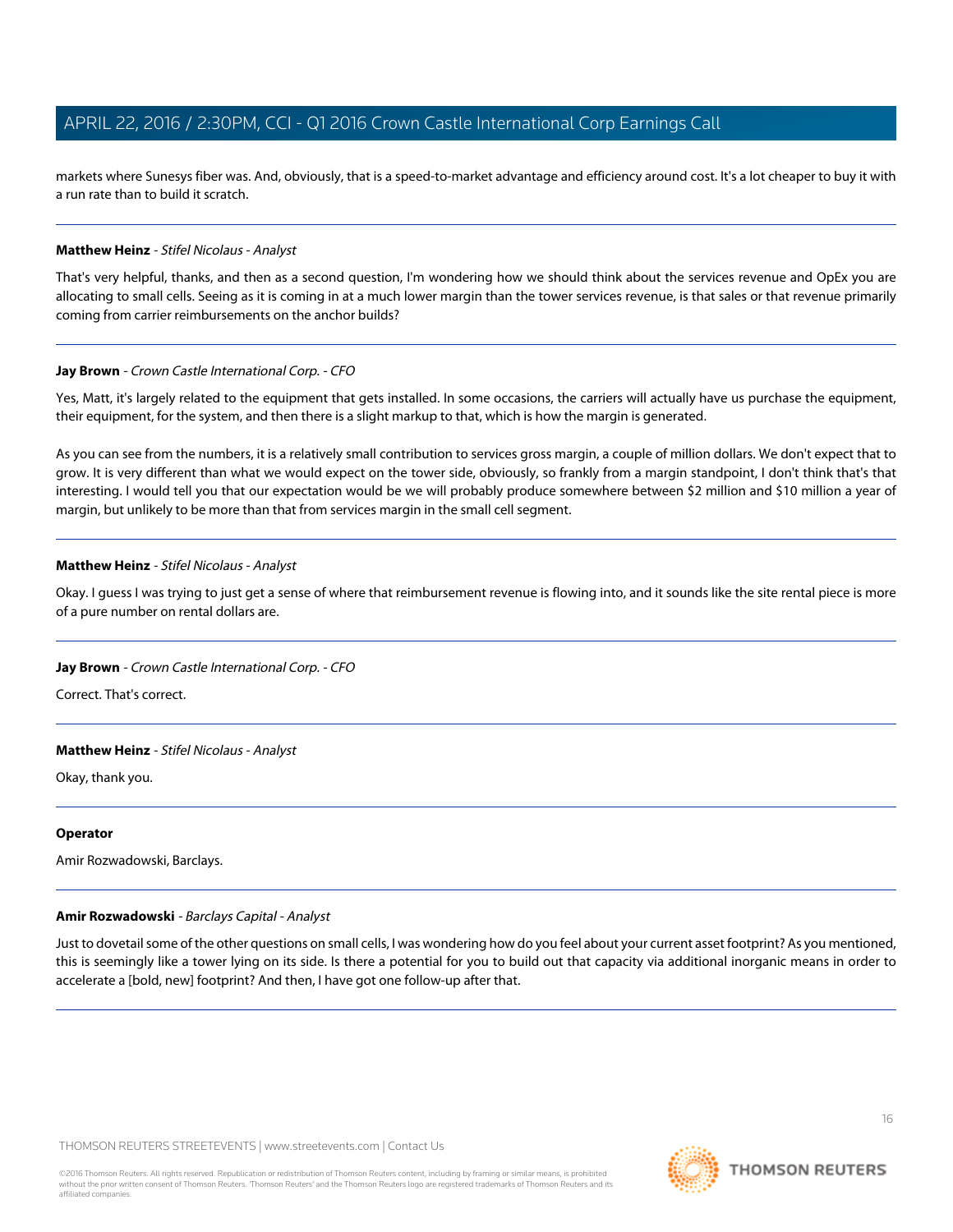# **Ben Moreland** - Crown Castle International Corp. - President, CEO

Yes, this is Ben. Look, we took a big step with initially NextG, which was a little bit early, maybe, and has worked out pretty well, and then Sunesys last year with the footprint we acquired, to your point.

We have also done, I think, two or three smaller, just single-market deals that made sense, based on specific engagements that we had where we could buy versus build. And we're constantly looking at those opportunities, but I don't -- there's nothing out there on the horizon that is significant today that I would tell you, and it has to pass the filter of -- we're supporting wireless infrastructure, first and foremost. We are supporting the wireless broadband capacity buildout that is happening on the small cell networks.

And so, that takes us to these top 25 metros, typically, which is an enormous geography to cover when you start thinking about it that way, again at the block-by-block level. So there is just not that many in the universe of addressable targets. We may do a few more, but I wouldn't say there is anything on the horizon right now that looks like a Sunesys.

### **Amir Rozwadowski** - Barclays Capital - Analyst

Thank you very much. And then switching a bit away from the small cell discussion, it seems as though there has been a debate, at least among the investor community and maybe among your carrier partners, on how to think about the AWS-3 spectrum deployment over the mid to longer term, particularly as to whether or not pre-existing either MLAs or pre-existing equipment could facilitate the deployment of that spectrum?

I would love to hear your thoughts around that. Can this be an opportunity for further amendment revenues as that spectrum gets deployed? And what are you guys thinking in terms of timing?

### **Jay Brown** - Crown Castle International Corp. - CFO

I think what I would say to that end, and we tried to be pretty careful about this over the last several quarters with the carriers, is we don't want to get in front of them in terms of what their network architecture is, and that's really a question they should speak to, how they are thinking about equipment and installations on towers.

I would tell you as we look at the activity in total on towers we think that activity, which is going to come from a myriad of sources, including the one you referenced, we think that is about the same level of new leasing activity this year as what we had last year. That's a bit elevated from the levels that we saw in 2014. And as we talk about our long-term targets that Ben and I both mentioned of 6% to 7% growth in AFFO and dividends per share on an annual basis, what we have embedded in that is a leasing environment for towers that looks fairly similar to what the environment we are currently in today.

And our experience over a long period of time is that as the carriers either acquire additional spectrum or upgrade their technologies to the newest and latest technology is the sources of that revenue growth tend to move among the carriers, among the technologies, and among the spectrum band.

But we see a relatively consistent amount of revenue growth year to year. In fact, as you go back over a multiyear period, you can find that the vast majority of the leasing activity in any given year is within a band of about 10% to 20% up or down, and so it gives us a lot of confidence in the business as we think about, longer term, our 6% to 7% metric in AFFO growth that it would appear to us our assumption of that current level of leasing growth is a fairly well-placed assumption as we look at it through a number of different cycles over a long period of time.

So we certainly spend some time watching and having conversations with the carrier about what they're doing specifically with certain technologies, but we will let them speak for that and we will focus on what we think the impact to revenues are as they take those various actions over time.

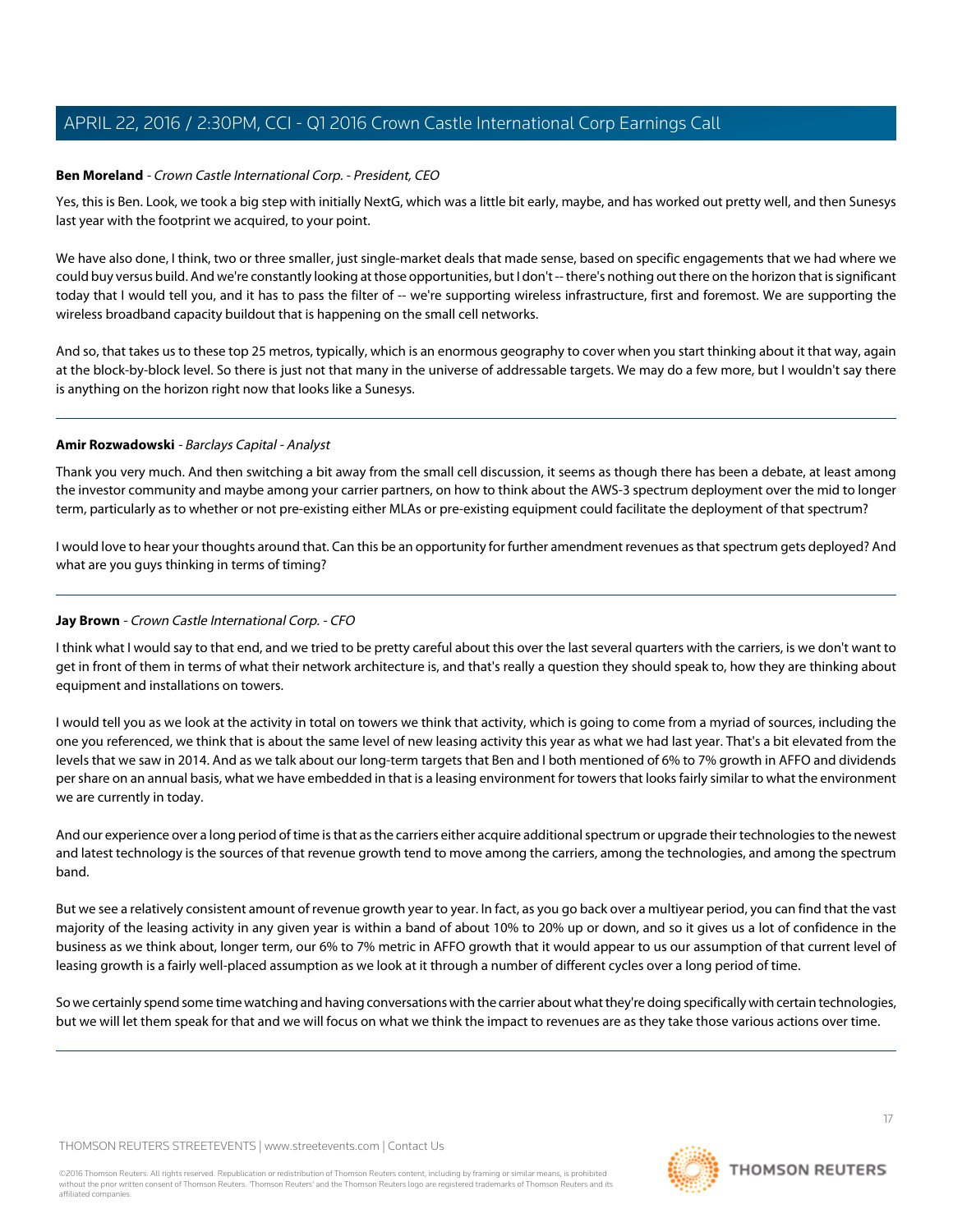### **Ben Moreland** - Crown Castle International Corp. - President, CEO

And just to finish the thought, for most of you you have heard me say this many times, that up or down 20% on tower leasing in any given year is about a 1% change in AFFO per share outcome and one of the many reasons we like this business.

### **Amir Rozwadowski** - Barclays Capital - Analyst

Thank you very much for the additional color.

### **Operator**

<span id="page-17-0"></span>Michael Rollins, Citi.

### **Michael Rollins** - Citigroup - Analyst

Just a follow-up and then a couple quick questions. With regards to small cells, is there a way to think about the backlog of revenue relative to capital that has already been recognized in the financial statements, but you either haven't turned the service on yet or it takes time for the customer to grow into the full revenue spend that it is committed to?

# **Jay Brown** - Crown Castle International Corp. - CFO

Sure. It generally takes us about 18 to 24 months to build a brand-new system, so the pipeline that we are currently working on today, it would be in the soft cost stage for systems that we won't turn on likely until 2017 and 2018.

For new tenants, when they are -- as they are colocating on existing systems, that process can take anywhere between nine and 18 months, depending on the dynamics in a market, and so we have a pipeline of those activities as well.

What we are seeing in terms of the revenue growth in small cells this year at \$55 million, those would have been projects that we started a number of years ago that are now into the run rate.

So, I would say in small cells we have a little bit more visibility about what the revenue growth is going to look like, given the construction time frame, whether that is colocation or new systems. So we do have a view for that.

And back to my prior point, that is baked into our view of growth of 6% to 7% AFFO per share. So we're assuming that we continue to see the current level of activity over an extended period of time. To the extent that we have opportunities beyond that, then we would have to revisit that growth rate, but our working assumption is that we both invest and see activity that is in and around the same levels we are currently seeing.

### **Michael Rollins** - Citigroup - Analyst

And do you have an update on how the acquisitions, the two big tower portfolios that you acquired over the last few years, how they're doing in terms of growth versus the rest of the portfolio?

And then just a final thing I was curious about, just back to the churn questions from earlier in the call. Is there a reason the carriers are giving you for the delay in churn relative to what you anticipate? It just seems like the churn keeps getting pushed out, which you get more money in the interim for that, but is there a business reason for it? And is part of that maybe the possibility that they want to keep some of those locations that you had anticipated that they wanted to churn? Thanks again for answering those.

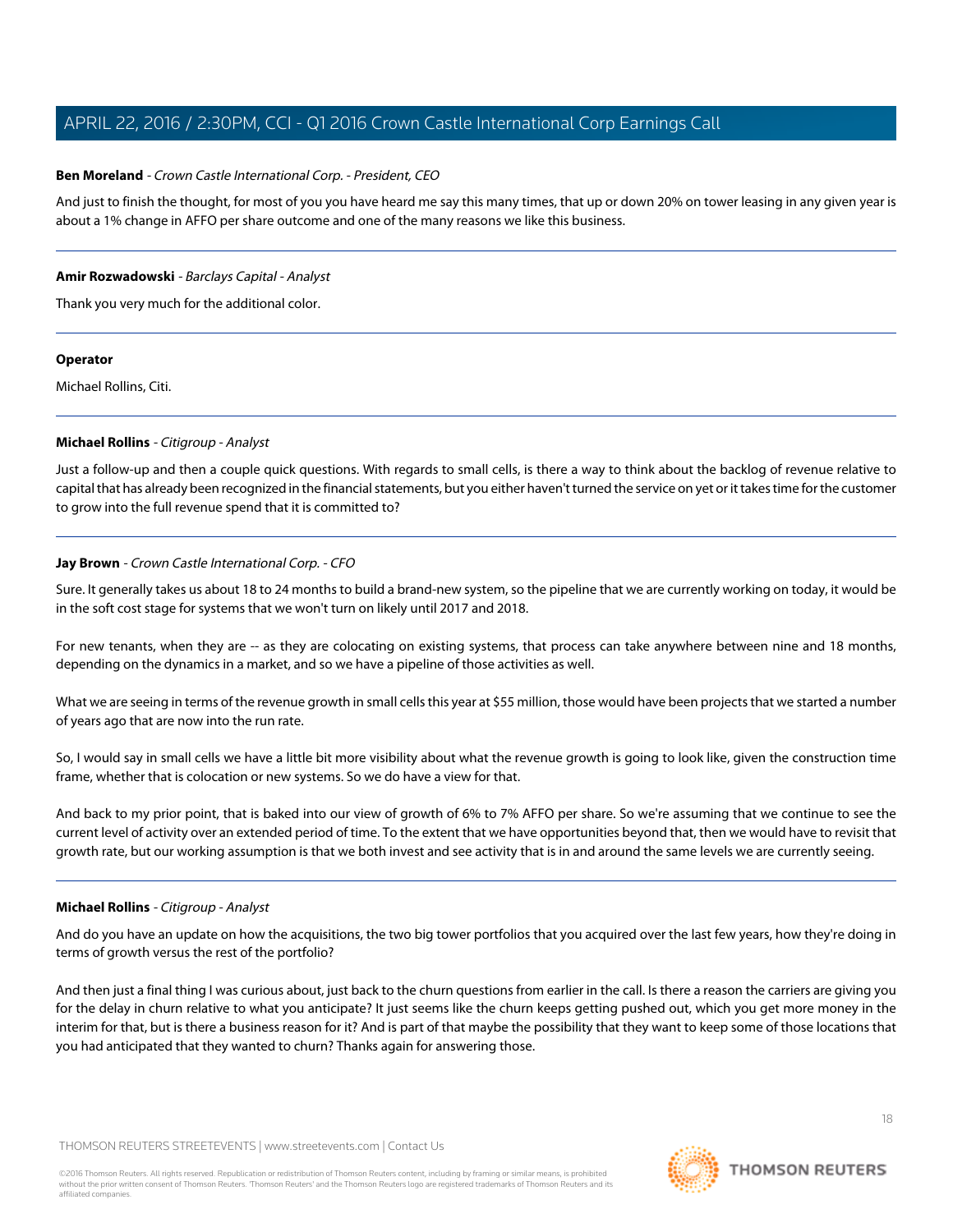# **Jay Brown** - Crown Castle International Corp. - CFO

Sure, Mike. On the AT&T and T-Mobile acquisitions that we did, those towers in terms of their new revenue growth are performing in line with the rest of our towers, so we haven't seen any meaningful difference in leasing, which was our underwriting assumption going into those acquisitions.

In both cases, we assumed that we would add about one tenant per tower per year over the first 10 years of ownership, and as we look at our consolidated results, that is about what we are seeing in terms of new leasing activity across the whole portfolio. And we're seeing it pretty consistently across many.

On your second question about churn, we have obviously had discussions with the carriers, but again I would like to be careful about guarding some of those conversations. They have been pretty public about their desire to ramp those legacy networks down. We think the locations are obviously great and at some point were picked specifically for those networks. So there may be the opportunity over time for some of those sites to get renewed, but right now, based on what the carriers have both said publicly and indicated to us, we think the best long-term assumption is to say that those sites will eventually not be renewed, and so we have baked that into our outlook.

# **Michael Rollins** - Citigroup - Analyst

Thanks very much.

### **Operator**

<span id="page-18-0"></span>Colby Synesael, Cowen.

# **Colby Synesael** - Cowen and Company - Analyst

Two questions, if I may, on growth. First, now that you're breaking out small cells versus the macros, I was wondering if you could tell us or give us a proximity of organic growth for each of those two businesses that get us to that 8% that you did in the first quarter?

And then, also, when I look at that 8%, as part of that you did 6.8% growth in new leasing activity, but when I look at your guidance for the year, you are assuming it is just 6%. So, obviously, at some point between the next three quarters, you are assuming that goes below that number.

And when I listened to your response to I think it was Simon's question, you mentioned that you are still expecting 60% of activity in the back half of the year versus 40% in the first half, so I am trying to understand why we would be going below 6% over the next three quarters to get you to your guidance versus the 6.8% you just did in the first quarter. Thanks.

# **Jay Brown** - Crown Castle International Corp. - CFO

Sure. On the first question, I think it is probably a level of granularity that at this point we haven't disclosed around organic growth.

You can obviously see from the two businesses that the growth on small cells is much higher on a percentage basis than that of towers, which in part come from the fact that we are coming off of a much lower base, and so as we add tenant nodes across the systems, that is going to result in higher percentage growth.

With regards to the 6.8% moving down towards 6% over the course of the year, we look at the business and find it to be helpful to look at it much more on a year-over-year basis, rather than digging into quarter to quarter, as there can be things, whether it is the timing of the nontenant nonrenewals or the timing of leasing, that impacts that.

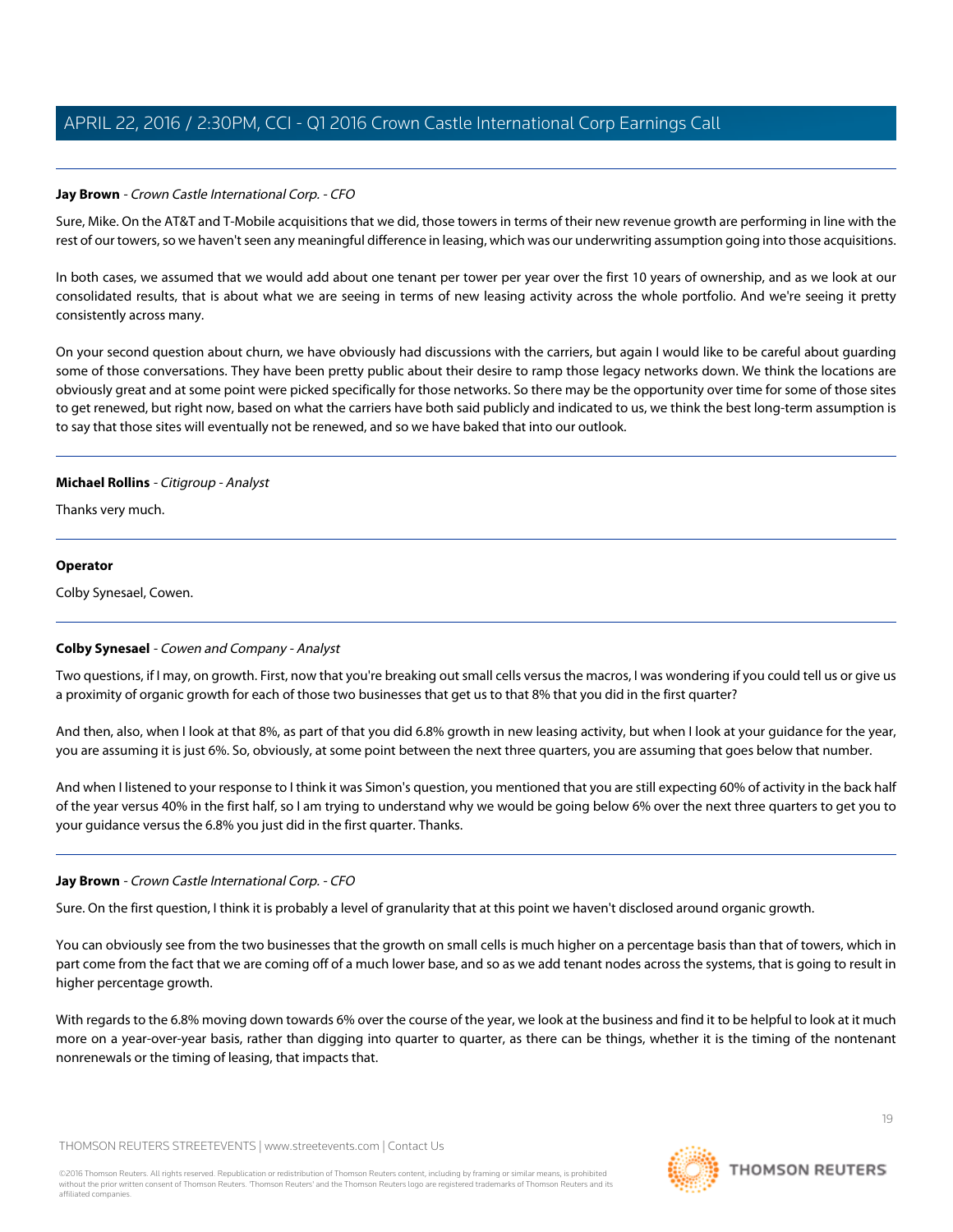And you brought up exactly the right point when you referenced my earlier comment to Simon about 40% in the first half of the year and 60% in the back half of the year. What happens, in past years as 60% of the leasing activity went on the towers late in the balance of 2015, those come into the run rates obviously from reported numbers, whether that is GAAP numbers or the organic metrics that we have. Those won't show up until basically the first quarter in fulsome this year. So that has some impact to those numbers.

And as we go over the course of the year, the licenses, and I was specifically referring to the new leases that we would do with carriers over the course of the year, those leases that we sign in the fourth quarter of this year will have very little to no impact to site rental revenue in this calendar year. Those will just be in the run rate as we go into next calendar year.

So there is some balancing over time that leads to those differences.

The other thing I would point out is just -- you have just got the law of large numbers, also. So as you move through the -- over time, from a percentage basis we are going to lose somewhere in the neighborhood of about 40 basis points, assuming a constant level of activity, 40 to 50 basis points, on the revenue growth number.

From an activity standpoint, and that's why we spend so much time talking about \$115 million of nominal growth on the tower side is, that is really the best indication of what is activity doing either up or down from that baseline number. So, the percentage change is a combination of looking at quarters and trying to figure out what does it look like period to period, and then also law of large numbers.

# **Colby Synesael** - Cowen and Company - Analyst

Great, thank you.

# **Ben Moreland** - Crown Castle International Corp. - President, CEO

And probably, also, we should speak to the 6% to 7% longer-term view on AFFO is inclusive of the headwind from the law of large numbers and why you'd come off a higher year this year, 9% in the guidance, and then over time we look at the convert coming in next year, for example, and things, that's a fully baked number that includes the inherent accretion for making smart capital allocation decisions that drive that over time. Do you have another question?

# <span id="page-19-0"></span>**Operator**

Spencer Kurn, New Street Research.

# **Spencer Kurn** - New Street Research - Analyst

Thanks for taking the question. So, are you seeing any competition from cable companies in your small cell markets? And could you elaborate on what exactly is so different about the purpose-based fiber that you are deploying for small cells versus the existing fiber in a lot of those markets? I know cable has been leveraging their fiber for Wi-Fi hotspots, which seems pretty similar to what carriers would need for a small cell. But, yes, I would love some -- I would love to hear your thoughts on what's different and why you have the right to it. Thanks.

# **Ben Moreland** - Crown Castle International Corp. - President, CEO

Sure, the cable companies in various markets would be in the list of competitors. From time to time, we run across them.

And in particular, your question, Spencer, around the uniqueness of the fiber, it really goes to the capacity and the fact that all the cable plant, whether they dedicate it to either cable or enterprise, is experiencing dramatic growth in bandwidth requirements across the universe. And as we

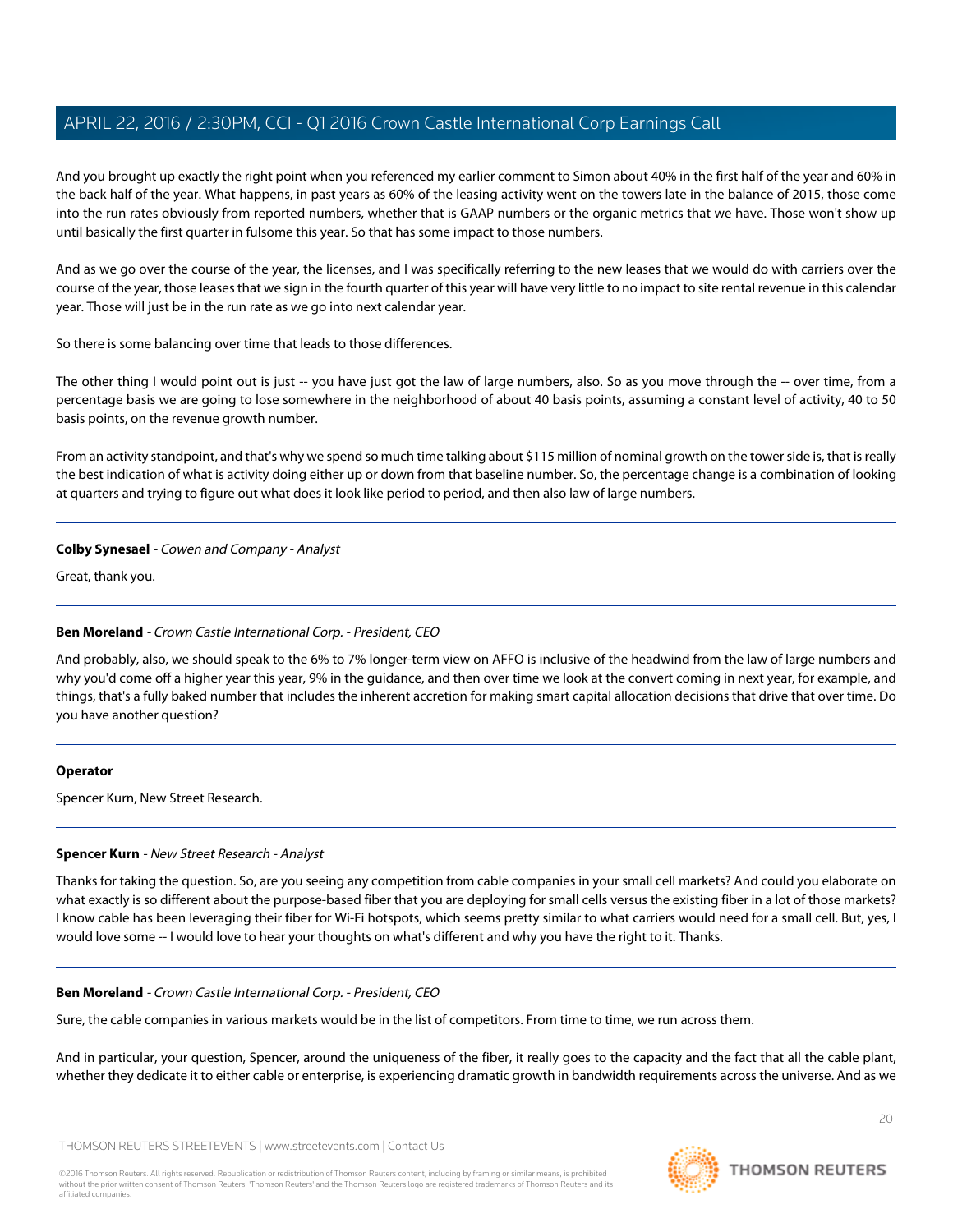look at what the small cells require in terms of typically a distributed antenna system architecture, it takes a pair of strands for every node, that is a very -- essentially like a dark fiber connection. That's a very significant burden to put on existing plant in many markets.

And so, certainly there are some, like we found Sunesys that had capacity. Obviously, we moved on that. But as a general matter, it is not uniform and it is not interchangeable. And so, you really have to look at it almost block by block, city by city. Where we have an engagement and where we can take advantage of existing fiber, either through leasing something occasionally or acquiring it, we will. But that's in the vast minority, except for this -- the footprint we acquired with Sunesys.

So, that's probably about as clear as we can be. Appreciate that bandwidth requirements for all connectivity is going up, not just wireless.

### **Spencer Kurn** - New Street Research - Analyst

Great, thank you.

### **Operator**

<span id="page-20-0"></span>Matt Niknam, Deutsche Bank.

# **Matt Niknam** - Deutsche Bank - Analyst

Thank you for taking the questions. Two, if I could. One on small cells, so public comments from two of the four nationals has obviously talked about a bigger focus on small cells for densification this year. Without getting too specific around carriers, can you maybe just talk about whether others are indicating interest in deploying small cells more materially as part of the near-term network strategy?

And then, secondly, on the macro side in light of the TDC deal, what is the latest you are seeing on the acquisition pipeline on the macro site front, both in terms of available assets and valuations in the market? Thanks.

# **Jay Brown** - Crown Castle International Corp. - CFO

Yes, I think on the first question, we obviously showed -- we showed two systems there. We tried not to pick actually the best systems that we had, but we tried to pick some that we thought were somewhat representative as the markets develop, and we have got three carriers on one of those and a third carrier going on in the next -- inside of the next six months.

So, we are seeing activity from all four of the operators on small cells, and the business and contribution of the revenues in that business is not being driven solely by one carrier any longer, so we are seeing good diversity of revenues and opportunities with the carriers and think that will continue.

# **Ben Moreland** - Crown Castle International Corp. - President, CEO

We also tried to pick two examples that were a little counterintuitive because we have all -- we can all envision a CBD market where that would be the urban core. These being out in a more suburban environment indicate the scope of the opportunity out there and the addressable market is enormous.

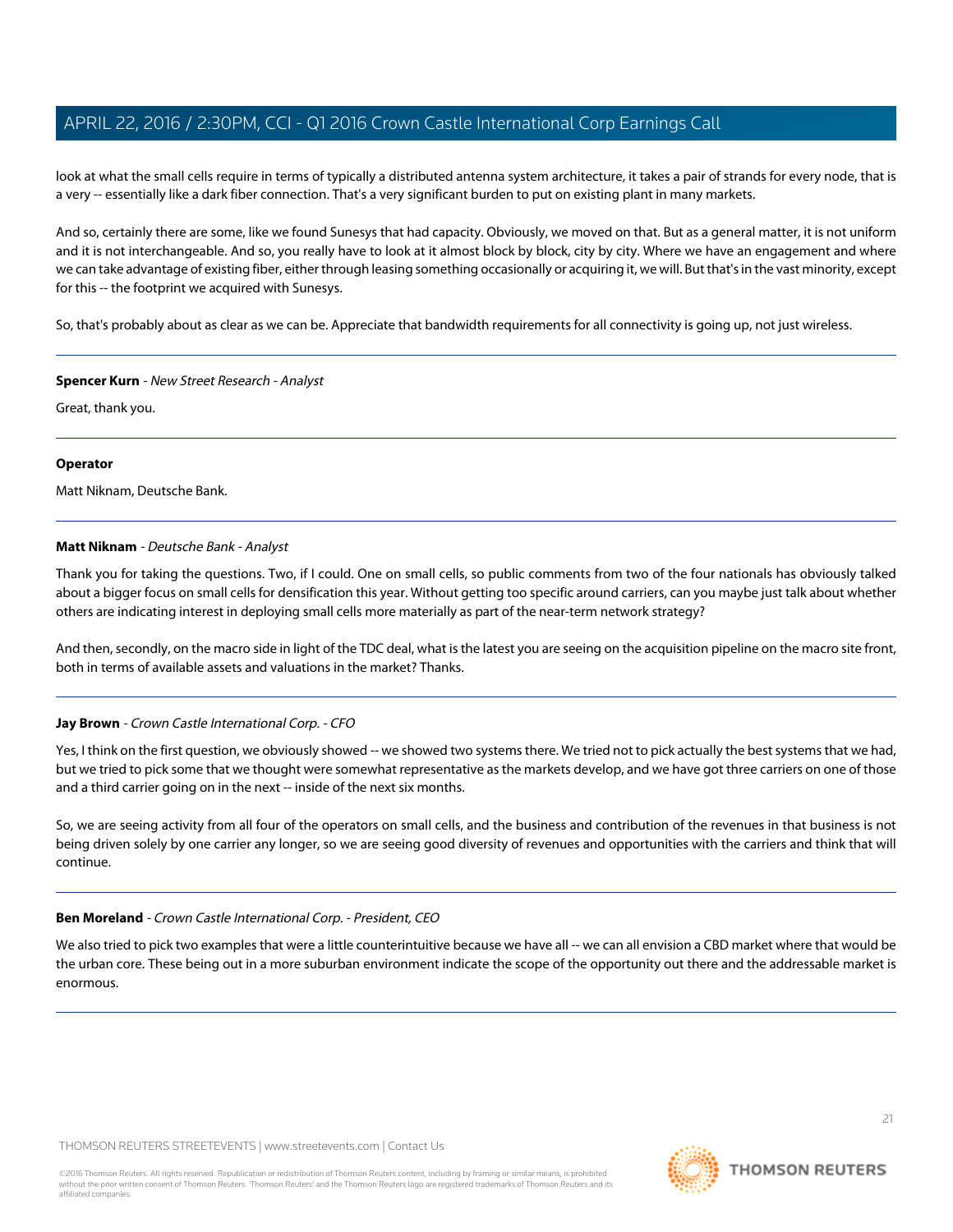### **Jay Brown** - Crown Castle International Corp. - CFO

On the acquisition pipeline, from time to time we may find an opportunity that makes sense to acquire and roll some towers in. TDC was a bit of a unique circumstance for us. That was a firm that we partnered with back in the 2008-2009 time frame to go out and build towers and acquire some towers, and then we had an option to call those assets in at an appropriate -- what we thought was an appropriate financial return at some future date. So we exercised a call option that we had in that transaction.

We see towers from time to time trade, but they are relatively small acquisitions and, frankly, most of the capital as we have had opportunities to deploy it outside of the TDC acquisition, which I would describe as a bit unique, we've focused most of our efforts in capital investment on small cells and have not seen attractive multiples in the tower space recently.

#### **Matt Niknam** - Deutsche Bank - Analyst

And just one quick follow-up on small cells, in the past you have talked about the split between new leasing and colo activity about 75%/25% split. Has that changed at all of late?

### **Jay Brown** - Crown Castle International Corp. - CFO

It is about the same, currently. It's about 75% new systems that we are building and then about 25% colocation.

### **Matt Niknam** - Deutsche Bank - Analyst

Great, thank you.

### <span id="page-21-0"></span>**Operator**

Walter Piecyk, BTIG.

### **Walter Piecyk** - BTIG - Analyst

I just have a couple questions on slide 6. The dots that are there, are those cutting directly into the fiber underneath them? Should we just assume that there is no run and that cuts right into the fiber?

#### **Jay Brown** - Crown Castle International Corp. - CFO

They would have a tail off of that. I think, if I understand your question correctly, they would have a tail off of that node like similar to the picture that we are showing that would go down to the fiber run, which would be in the street.

### **Walter Piecyk** - BTIG - Analyst

But directly underneath them, so if there is not dots, they're patching into the same location along that run, right?

#### **Jay Brown** - Crown Castle International Corp. - CFO

That's correct. That's correct.

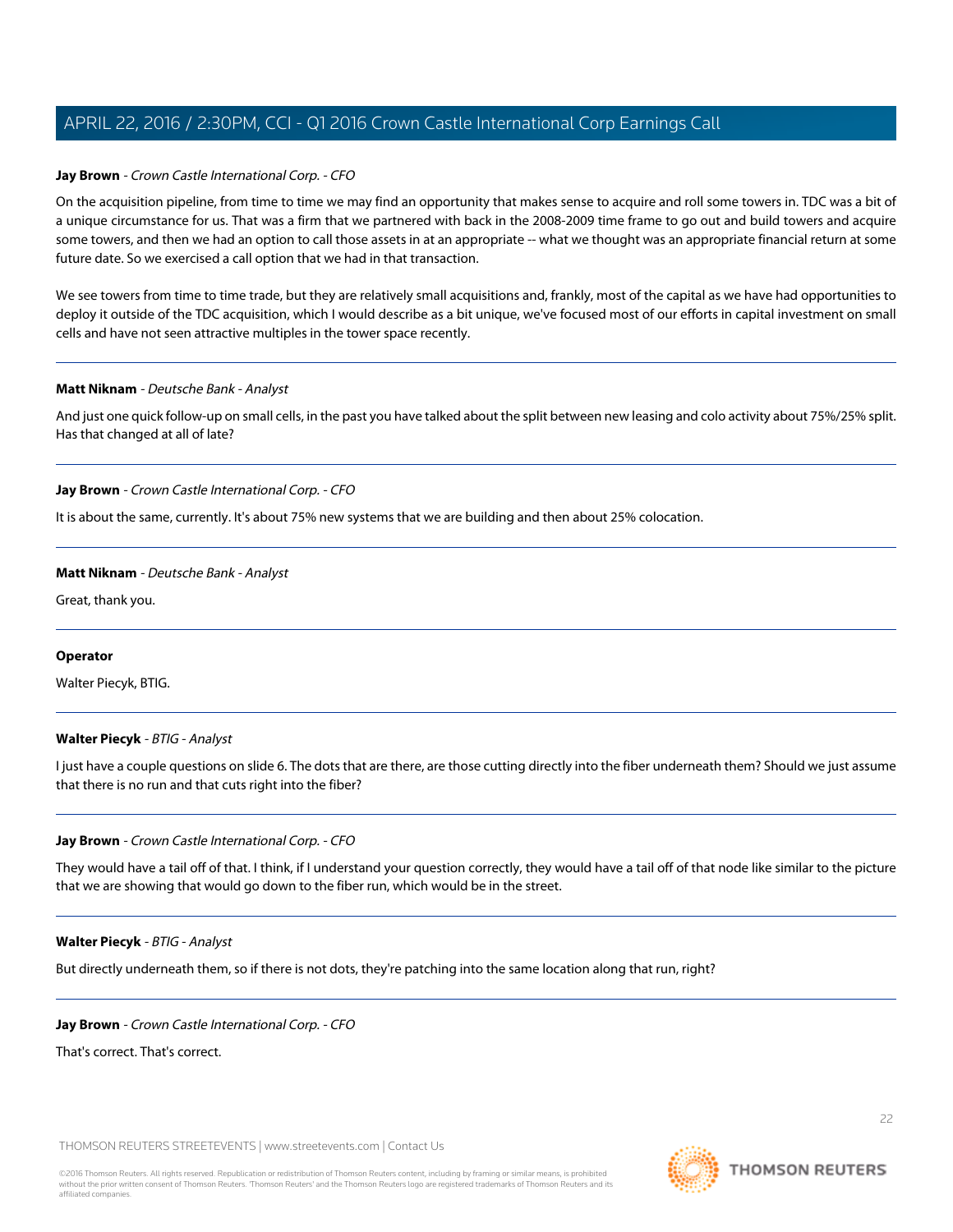# **Walter Piecyk** - BTIG - Analyst

Great. Second question is by the scale, it looks like they're about three-quarters of a mile away from each other. Is that enough for coverage or is there an opportunity for the carriers to add additional -- I am just going to call them dots, because of the map, dots along those runs?

# **Jay Brown** - Crown Castle International Corp. - CFO

There is, and as we -- as Ben just mentioned a second ago about how we picked these examples, if we were to show this in a central business district, if we were to show you even New York City and the systems that we have deployed in New York, you would see that those nodes are much closer together than three-quarters of a mile.

# **Ben Moreland** - Crown Castle International Corp. - President, CEO

It's like every corner.

# **Jay Brown** - Crown Castle International Corp. - CFO

And so, it really depends on density of population, the amount of traffic that would be required in order to provide the solution.

# **Walter Piecyk** - BTIG - Analyst

Right, so then if -- in the case of New York City, this would look more like a crisscross, given the population density and size of buildings and things like that, correct?

# **Jay Brown** - Crown Castle International Corp. - CFO

That's correct.

# **Ben Moreland** - Crown Castle International Corp. - President, CEO

It also speaks, Walter, over time you will likely have densification over time, even on these systems. So as the load continues to grow, you will have more on these existing systems.

# **Jay Brown** - Crown Castle International Corp. - CFO

And one of the points just to the earlier questions about metrics and how to look at this, this example is also helpful if you were to compare it to a central business district. The cost of deploying that fiber is significantly more expensive, too.

So, you can't look at a system like what we have laid out in Denver or Las Vegas on a -- if you just looked at a node per mile, you would expect to have fewer nodes per mile. That may deliver the same yield as meaningfully sensor nodes per mile in a central business district, and that would come down to cost and rent and other things, which we negotiate with the carriers in each system based on the cost and needed returns.



**THOMSON REUTERS**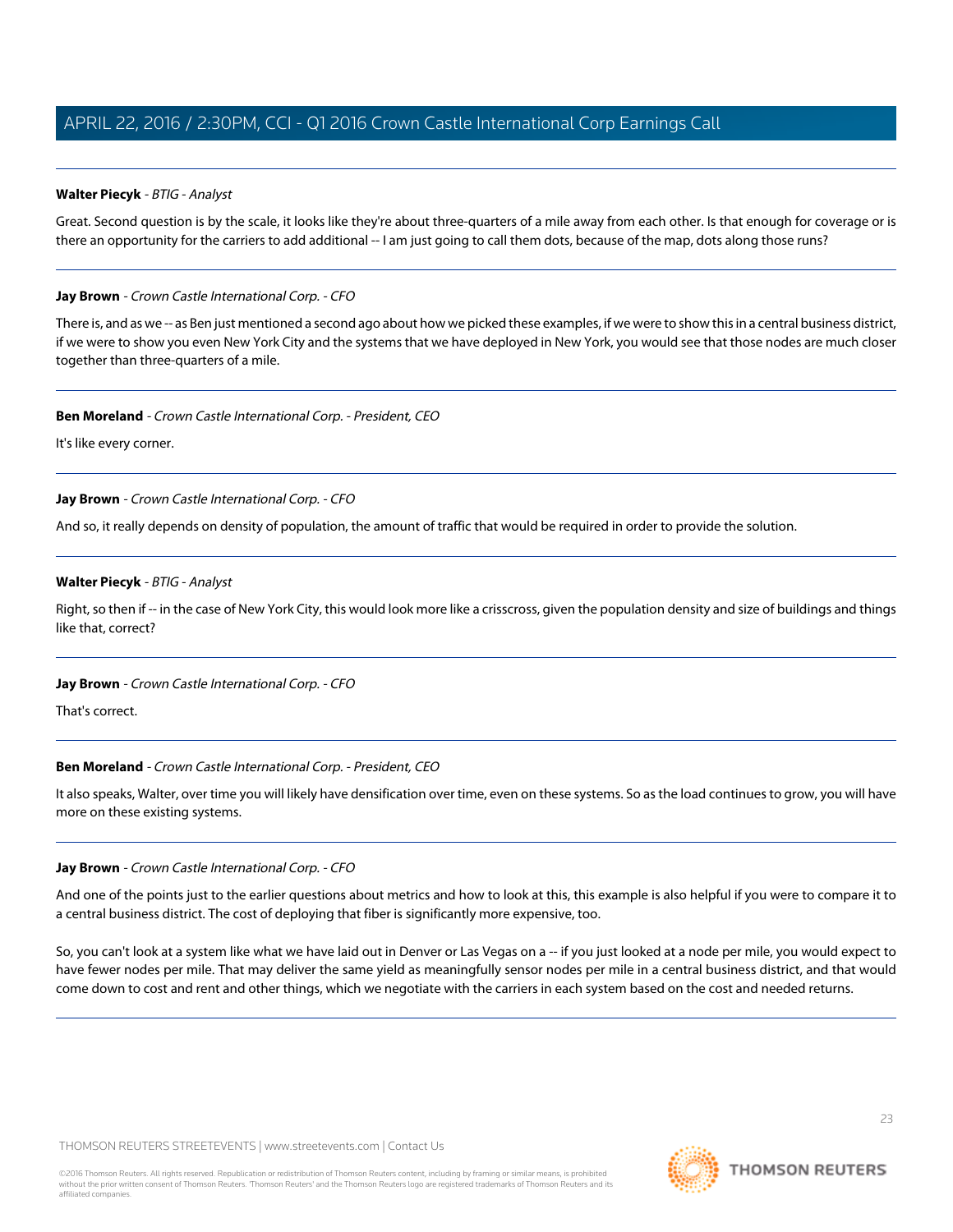### **Walter Piecyk** - BTIG - Analyst

Excellent. Third question is just on the -- and the last question, if anyone was worried -- is on the picture. The text on that says representative pole with two tenant nodes. Other small cell providers have indicated that even on a single carrier, there is multiple of those boxes that are required just to use all of their spectrum. So are you representing the technology that you are deploying is that you can put multiple carriers in all of the spectrum of those multiple carriers in a box that is approximately that size?

### **Jay Brown** - Crown Castle International Corp. - CFO

It depends. In some markets, the answer to that question is yes, so it depends on what spectrum the carriers are deploying and what the local zoning and planning restrictions are.

So in the example that we gave in Las Vegas, you can see that as we had multiple carriers come along, we went on what we would commonly refer to as -- we call it the next pole over. Really, that is another pole that is along the existing fiber strand. Oftentimes that is driven by local zoning and planning restriction, and so it really does not matter to us whether it goes on the same pole (multiple speakers)

### **Walter Piecyk** - BTIG - Analyst

But I'm just looking at that picture. You are saying that picture is showing that that box --

### **Jay Brown** - Crown Castle International Corp. - CFO

Has two.

# **Walter Piecyk** - BTIG - Analyst

-- has (multiple speakers) wireless carriers in it?

# **Jay Brown** - Crown Castle International Corp. - CFO

Yes, it has two in it. Yes.

### **Walter Piecyk** - BTIG - Analyst

Okay. Great, thank you very much.

### <span id="page-23-0"></span>**Operator**

Nick Del Deo, MoffettNathanson.

### **Nick Del Deo** - MoffettNathanson LLC - Analyst

Thanks for taking my question. I will be like everyone else and ask one on small cells. If the FCC implements its new special access/business data services rules in a manner that is broadly consistent with what we have read about today, what do you think the puts and takes will be for your DAS business, if any? I recognize that it is hard to have any firm opinions if you don't know exactly what the rules are going to be, assuming they even pass, but your big-picture thoughts would be helpful.

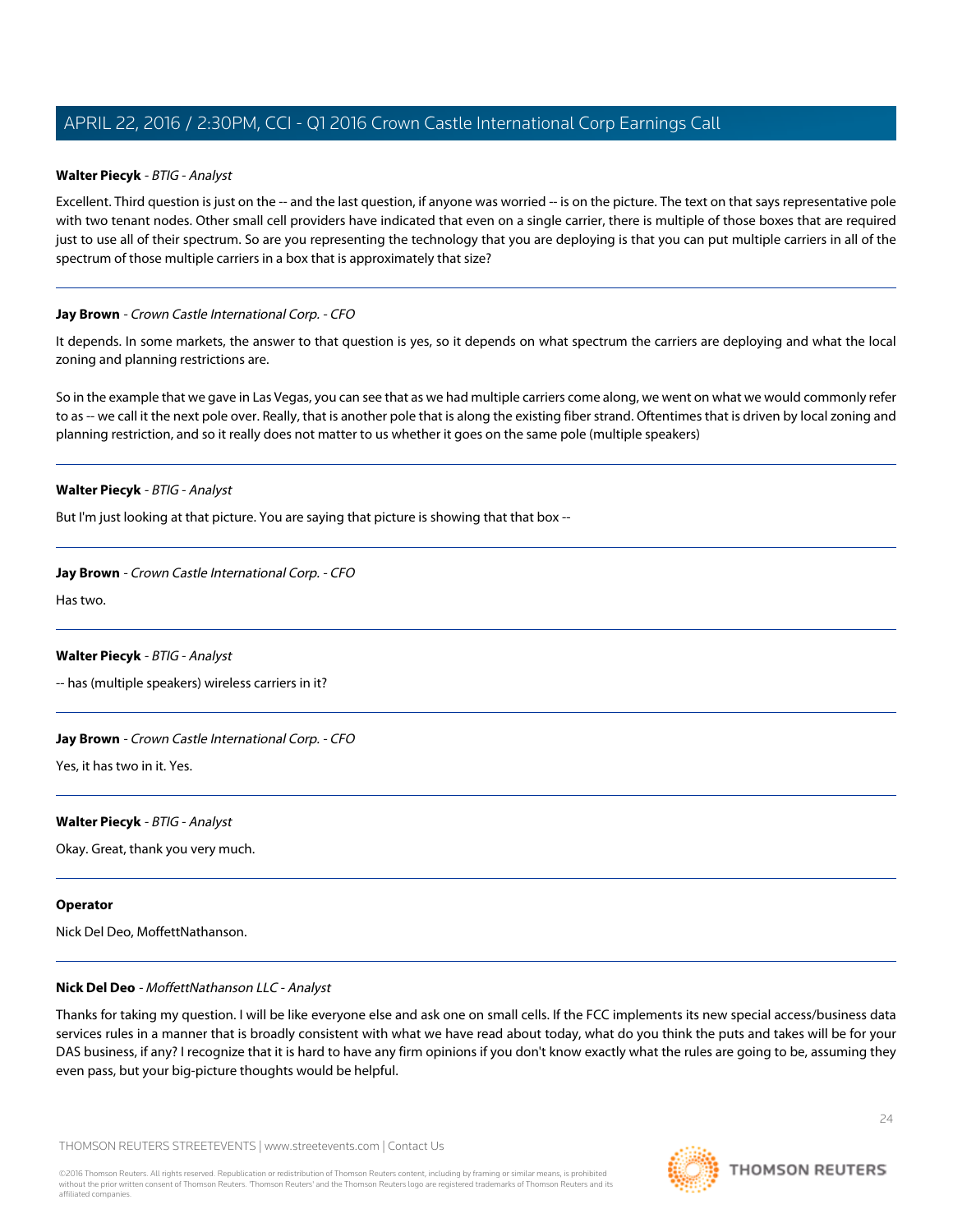# **Jay Brown** - Crown Castle International Corp. - CFO

Yes, I think we will have to take a look at where those rules ultimately come out and then analyze what -- where that falls out to our business.

I would say that the tone in Washington, as well as the deployment of these networks, is largely positive for our business, but we will wait and see what the final form of those rules come to and then we would be happy to comment at that point about it.

### **Nick Del Deo** - MoffettNathanson LLC - Analyst

Okay, I will keep it to one, given the time. Thanks.

### **Operator**

<span id="page-24-0"></span>Michael Bowen, Pacific Crest.

# **Michael Bowen** - Pacific Crest Securities - Analyst

Thanks for squeezing me in here at the end. Wanted to talk to you a little bit about -- I apologize if I missed it a little bit, but the margins for small cells. I understand the heavy investment in the near term, but how should we think about expansion of the margins, both gross and operating margins, going forward?

And then, one thing I noticed also, straight-line revenues, the adjustment keeps coming down. Is that basically what we should anticipate continuing here as we layer in the small cell business as well? Thanks.

# **Jay Brown** - Crown Castle International Corp. - CFO

Sure, on the first question, the margins on small cells are impacted by two things. One was the Sunesys acquisition that we did, so that makes incremental margins and growth in revenue look a little different than what we would typically see if it was just systems without the acquisition that we put into it. So that's part of the impact.

The other thing is exactly what you said, which is we have systems that have been on air and are benefiting from colocation, as well as we are putting meaningful amounts of capital investment in for systems that start with just one tenant, and so the combination of those two things, along with the colocation, is what metes out the ultimate margin.

Again, we are looking at two things. One is the underlying business, is colocation happening and how does that develop over time? And the second thing is as we allocate capital, new capital on new systems, does that make sense against the broader environment? And we think on both fronts we are growing in our comfort in the business and encouragement and excitement about what could be in the small cell business as it develops very similar to what we have seen over a long period of time with towers.

To your second question about straight-line revenues, just taking the simple example of a 10-year lease, in the first five years of that 10-year lease, the reported GAAP revenues would be above the cash received, and in the second five years of the 10-year contract, the cash received would be above the GAAP revenue. So as you note on that slide there, we refer to that as the revenue eclipse that is occurring and we are nearly there. So we believe without meaningful amounts of extensions, what is likely to be the case over the next several years is that we will have cash receipts that are in excess of reported GAAP revenues, and that's why we spend so much time focusing on AFFO per share because it removes that vagary and focuses on the cash receipts from those lease contracts.

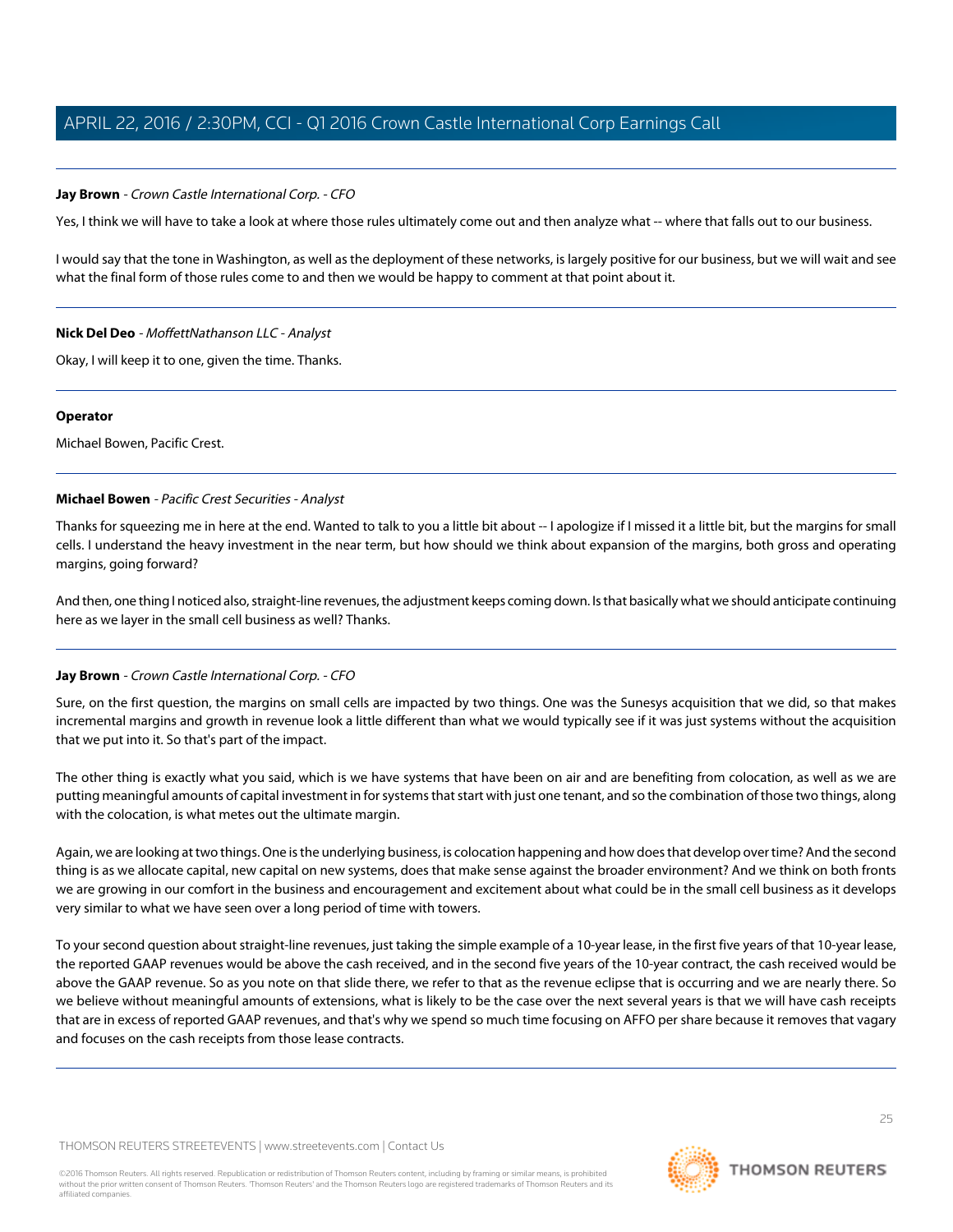### **Michael Bowen** - Pacific Crest Securities - Analyst

And then, does the same thing happen on the expense side there for straight line or how does that (multiple speakers)

### **Jay Brown** - Crown Castle International Corp. - CFO

Yes, ground leases, exactly.

### **Michael Bowen** - Pacific Crest Securities - Analyst

Yes, okay. All right, thank you.

### **Jay Brown** - Crown Castle International Corp. - CFO

Maybe we have time for one more question this morning.

### **Operator**

<span id="page-25-0"></span>Batya Levi, UBS.

### **Batya Levi** - UBS - Analyst

You mentioned that you have very good visibility for colocation and new systems for small cell buildouts. Looking out to 2017 activity, do you see any incremental testing or trials from the carriers for 5G deployment?

### **Jay Brown** - Crown Castle International Corp. - CFO

I think we will let them comment on their plans for 5G.

### **Ben Moreland** - Crown Castle International Corp. - President, CEO

Directionally where we are headed with fixed wireless broadband, whether it is 4G or of the beginning of 5G, is obviously very positive for us, but we will see how that develops.

### **Batya Levi** - UBS - Analyst

Okay, thank you.

# **Ben Moreland** - Crown Castle International Corp. - President, CEO

Sure. I think that wraps us up. Thanks for everybody hanging in a little longer with us today. We had a long list of questions, and look forward to another very good year. Thanks very much.